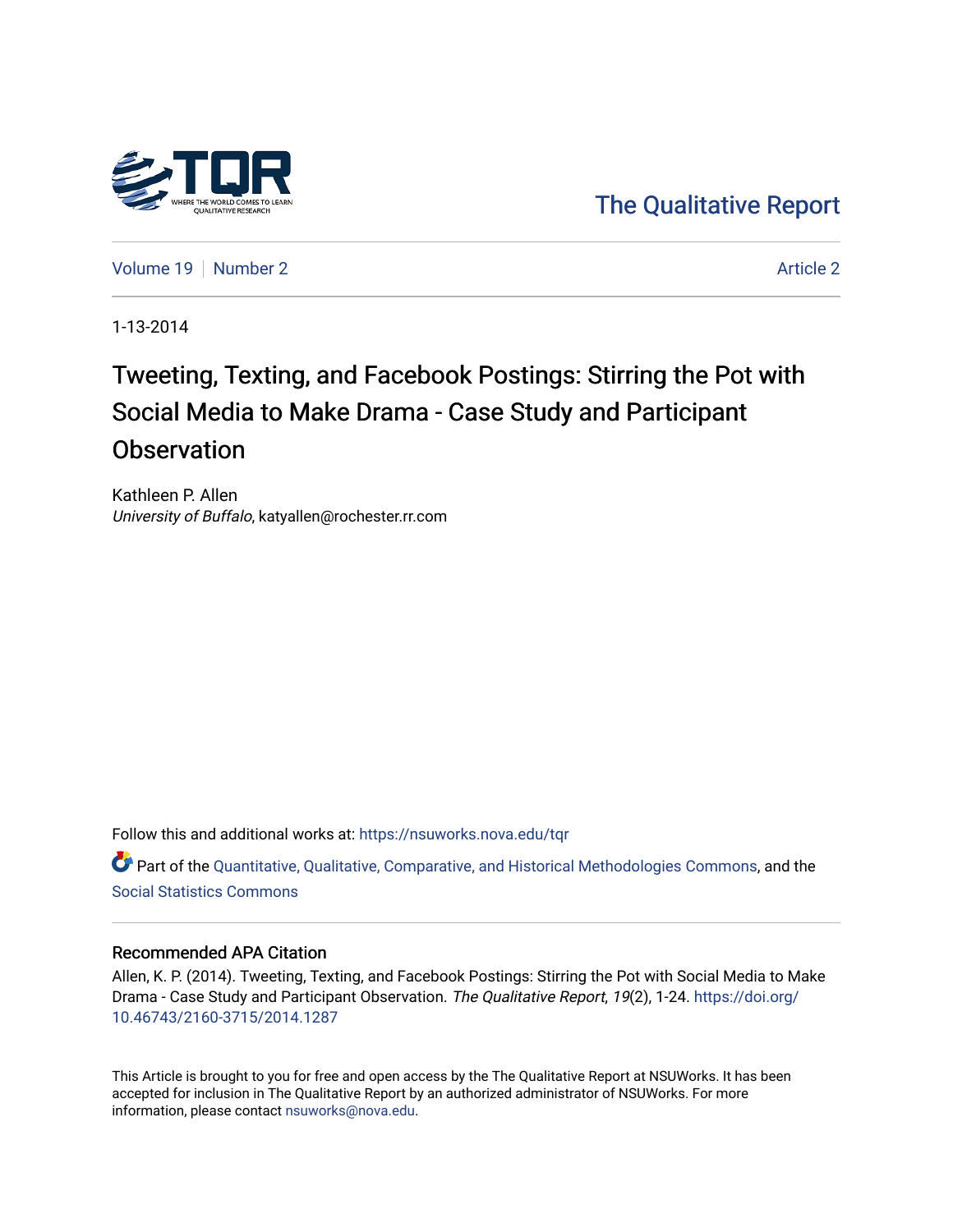# **Qualitative Research Graduate Certificate** Indulge in Culture Exclusively Online . 18 Credits **LEARN MORE**



# Abstract

This study of adolescent social drama is located at the intersection of research on adolescent peer relationships, group behaviors, youth culture, and mediated communication. An emergent construct, drama has been conceptualized as social interactions characterized by overreaction, exaggeration, excessive emotionality, prolongation, inclusion of extraneous individuals, inflated importance, and temporary relevance. This case study and participant observation involve a 15-year-old, white, middle class female and her mother. The purpose was two-fold: To determine if the events described map on to existing understandings of drama and to develop emergent themes and hypotheses through grounded theory analysis and ethnographic observation that might expand knowledge of drama. Findings suggest that this case reflects current understandings of drama. Emergent themes suggest that drama may also involve highly emotional group experiences and that while drama may be temporary and short-lived, it may also create a backdrop for additional problematic events.

# Keywords

Adolescent Social Drama, Teen Social Drama, Doing Drama, Drama, Texting, Tweeting, Facebook Posting, Case Study

# Creative Commons License



This work is licensed under a [Creative Commons Attribution-Noncommercial-Share Alike 4.0 License](https://creativecommons.org/licenses/by-nc-sa/4.0/).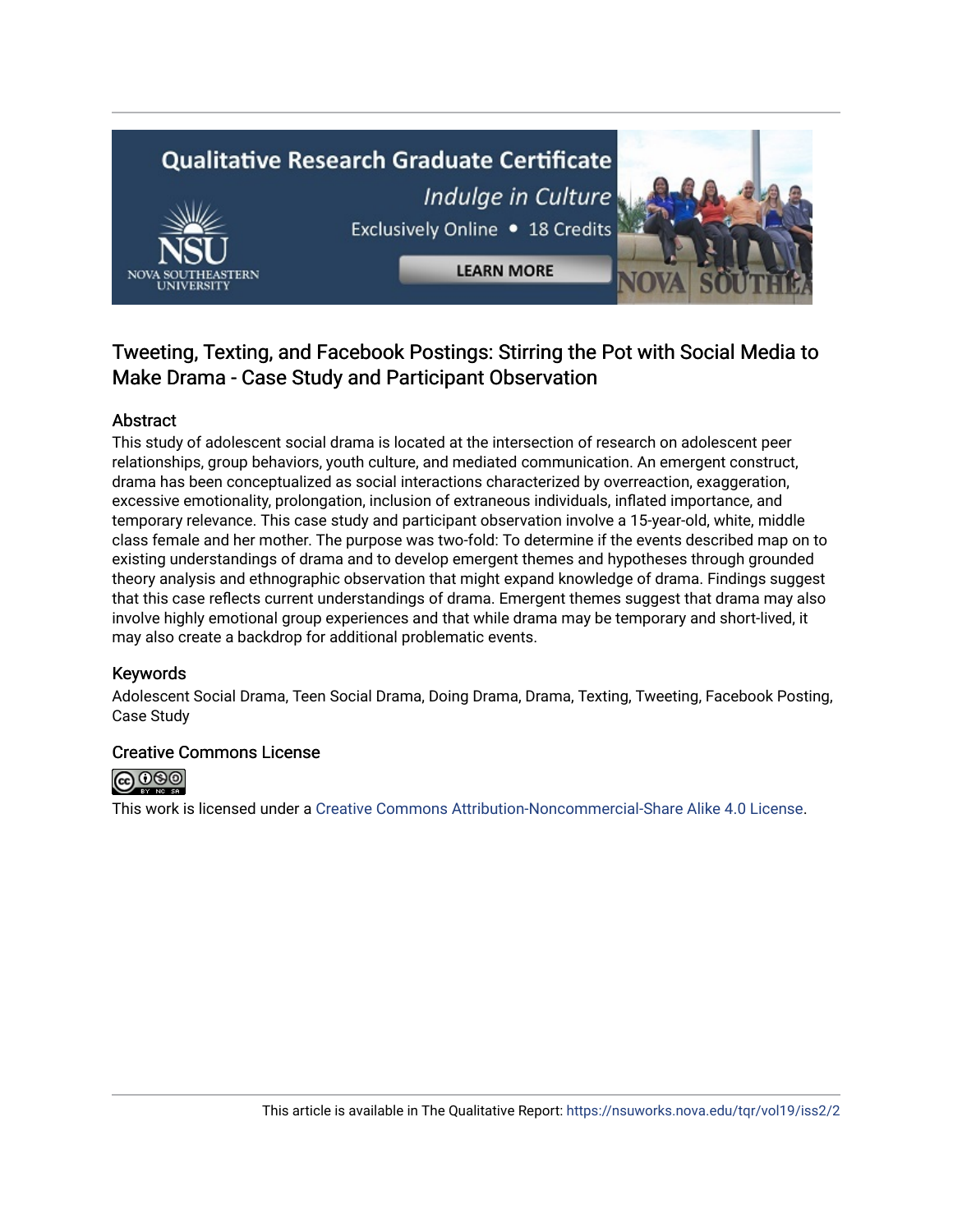# **Tweeting, Texting, and Facebook Postings: Stirring the Pot with Social Media to Make Drama – Case Study and Participant Observation[1](#page-2-0)**

Kathleen P. Allen University of Buffalo, Buffalo, New York, USA

*This study of adolescent social drama is located at the intersection of research on adolescent peer relationships, group behaviors, youth culture, and mediated communication. An emergent construct, drama has been conceptualized as social interactions characterized by overreaction, exaggeration, excessive emotionality, prolongation, inclusion of extraneous individuals, inflated importance, and temporary relevance. This case study and participant observation involve a 15-year-old, white, middle class female and her mother. The purpose was two-fold: To determine if the events described map on to existing understandings of drama and to develop emergent themes and hypotheses through grounded theory analysis and ethnographic observation that might expand knowledge of drama. Findings suggest that this case reflects current understandings of drama. Emergent themes suggest that drama may also involve highly emotional group experiences and that while drama may be temporary and short-lived, it may also create a backdrop for additional problematic events. Keywords: Adolescent Social Drama, Teen Social Drama, Doing Drama, Drama, Texting, Tweeting, Facebook Posting, Case Study*

While recent attention has focused on problems around bullying in schools, particularly bullying that links cyber, electronic, and mediated forms of aggression to adolescent suicide (Ducharme, 2010; Hinduja & Patchin, 2010; Kim & Leventhal, 2008), references to a phenomenon referred to as drama have appeared in both the main stream media (Hoffman, 2010; Mandel, 2008) and in research literature (Allen, 2012, 2013; boyd, 2009; Marwick & boyd, 2011a, 2011b, accepted with revisions; Veinot, Campbell, Kruger, Grodzinski, & Franzen, 2011; Waldron, 2011). In attempting to increase knowledge of adolescents' understandings of bullying (Allen, 2012, 2013, accepted with revisions), and online privacy and aggression (boyd, 2009; Marwick & boyd, 2011a, 2011b, under review), researchers found that in conversations on these topics, youth spoke frequently of a phenomenon which they referred to as "drama." Previously unmentioned in the literature on bullying, adolescent peer relations, youth culture, or mediated communication, "drama" emerged from two independently conducted research projects as a construct worthy of additional inquiry.

Drama has been initially conceptualized as a phenomenon that overlaps with conflict, aggression, and bullying, yet remains its own distinct construct. The purpose of this study is two-fold. First, it describes a case study and participant observation, and compares the features, and characteristics uncovered during the interviews and observations to current definitions and understandings of drama. Second, this study employs grounded theory analysis to develop emergent themes and hypotheses in order to further extend our

<span id="page-2-0"></span><sup>&</sup>lt;sup>1</sup> An earlier version of this paper was presented at the Society for Research in Child Development, Seattle, WA, April 20, 2013.  $\overline{\phantom{a}}$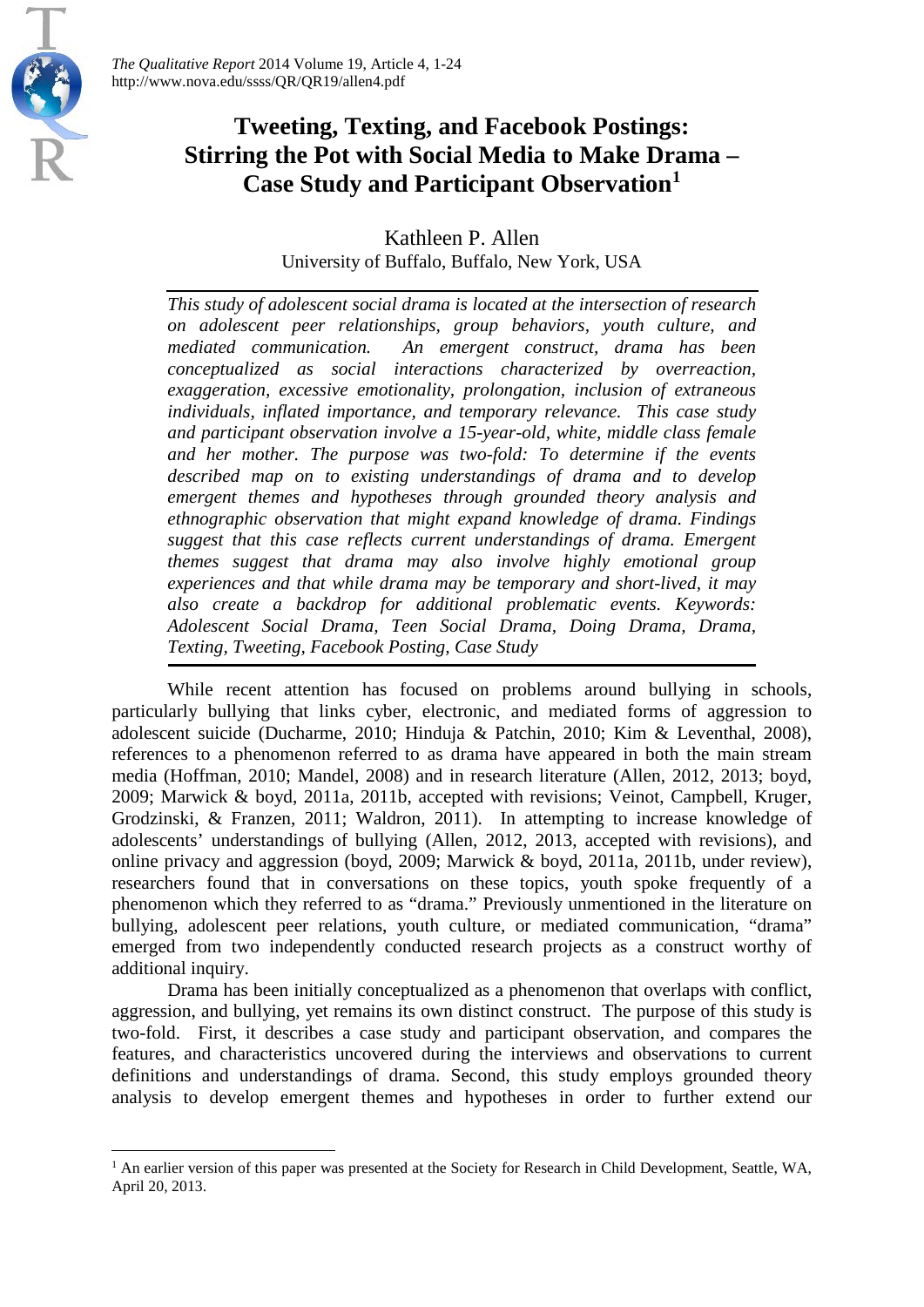knowledge of drama and to address gaps in the literature, particularly as it relates to the subject of bullying.

Drama is defined as a series of interactions characterized by overreaction, exaggeration, excessive emotionality, prolongation, inclusion of extraneous individuals, inflated importance, and temporary relevance (Allen, 2012, 2013, accepted with revisions). Marwick and boyd (boyd, 2009; Marwick & boyd, 2011a, 2011b, under review) also discuss drama.

"Drama is a performative set of actions distinct from bullying, gossip, and relational aggression, incorporating them but also operating quite distinctly" (Marwick & boyd, 2011b, p. 2). Marwick and boyd argue that the word "drama" is part of the adolescent lexicon, and that it includes a set of behaviors which often involve the use of social media that are designed to get attention, create involvement in others' lives, and establish and manipulate public identities and perceptions of themselves (Marwick & boyd, 2011b). They define drama as "performative, interpersonal conflict that takes place in front of an active, engaged audience, often on social media" (Marwick & boyd, under review, p. 14).

Additionally, Marwick and boyd (20011b) posit that "'drama' allows teens to distinguish their actions from adult-defined practices like bullying or relational aggression" (p. 2). Whereas definitions of bullying require the assignment of roles, (i.e., perpetrator, victim, bystander) in an imbalanced and one-way set of interactions, 'drama' is framed as bidirectional, mutual, and often collaborative. Adolescents can choose whether or not to participate in drama, as opposed to bullying which is unidirectional and one-sided. Additionally, Marwick and boyd (2011a) suggest that one of the reasons that adolescents frame bullying as childish and immature is that acknowledging one's involvement in bullying requires that one assume a negative label such as "victim" or "bully." Accepting these identities means that a person admits being weak or being mean, neither of which is compatible with the way most adolescents want to see themselves. Thus framing a painful set of interactions as "drama" is a "protective mechanism" (p. 1).

Marwick and boyd (2011b) have identified five key components to drama. "Drama is social and interpersonal, involves relational conflict, is reciprocal, is gendered, and is often performed for, in, and magnified by *networked publics*" (italics in the original) (p. 5). This study seeks to expand current understandings of drama.

# **Investigator Positioning**

As a researcher who studies bullying in schools, I have come to realize that the majority of research on this topic reflects an objectivist epistemology and a positivist theoretical perspective. While much has been learned from this research, this approach to studying these issues fails to yield knowledge that reflects the perspectives of participants with regards to the meaning of peer relationships and behaviors in their own context. It was by studying concerns around online privacy and aggression, and participants' perceptions of bullying that Marwick and boyd, and I, separately found that "drama" was a much-discussed and meaningful construct to our participants within the context of their life experiences, and that it diverged from current understandings of researchers' conceptualizations of bullying (see Allen 2012, 2013, accepted with revisions). I also work with educators whose job it is to manage problematic social interactions among adolescents, and who find doing so under the current discourse on bullying to be quite challenging. This is so because very often the labels offered via research, policy, or legislation are precise and exact, while the nature of peer interactions and their meanings are subtle, nuanced, imprecise, and fluid, and tend not to fit the language of academia or law.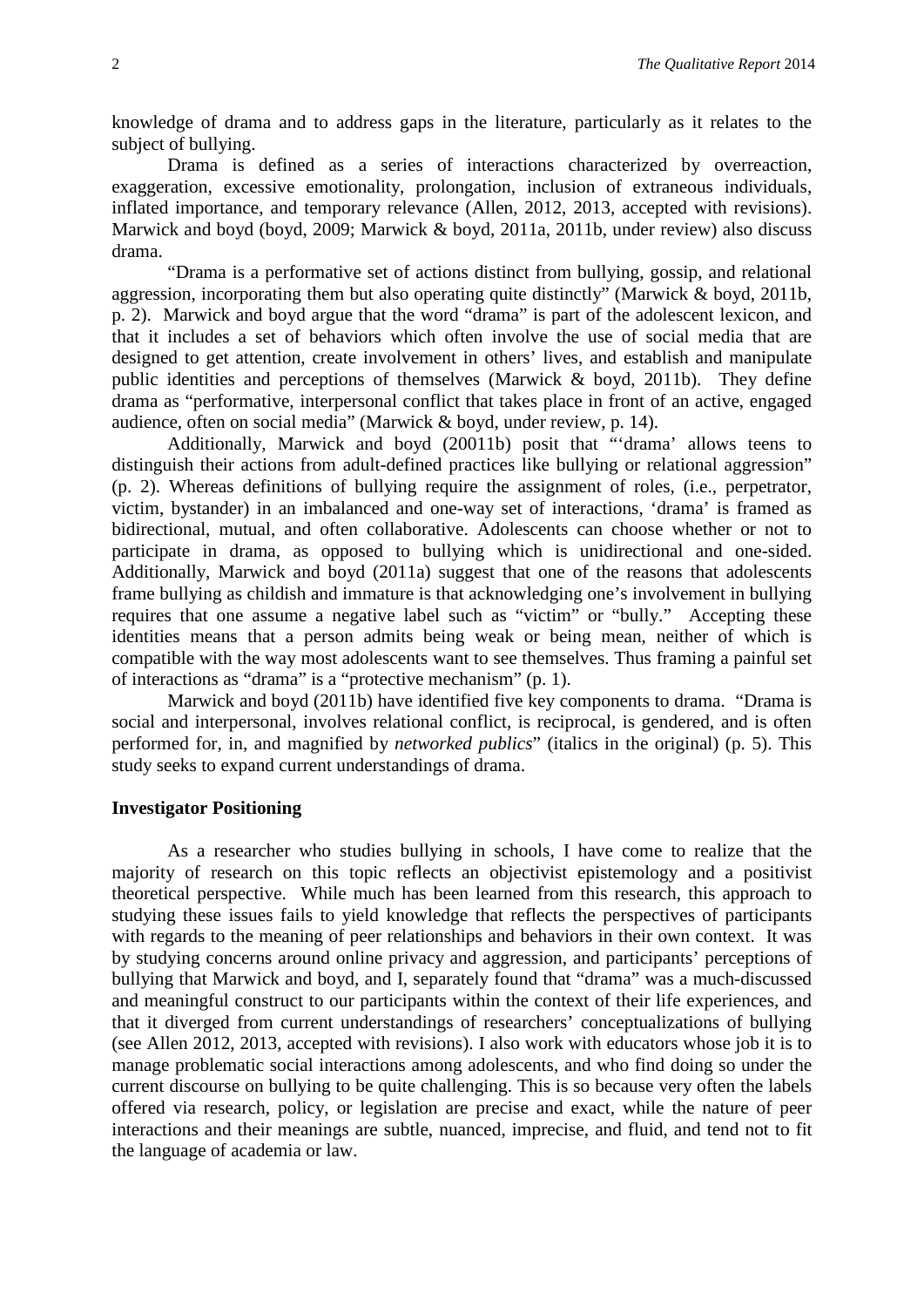The opportunity to interview Vanessa and her mother materialized because I happened to have dinner with Cheryl during the week in February 2012 while the situation discussed in this study was unfolding. During the course of our conversation, I mentioned that I was interested in continuing my research on drama, and she suggested that the current situation with her daughter was undoubtedly "drama," and that she would willingly participate in an interview, and that if Vanessa were interested, that she would consent to her to being interviewed as well.

Cheryl and I have a professional relationship related to business. I see her once or twice a year during which time we discuss professional matters as well as some issues related to parenting. My interest in drama is similar to Cheryl's because I have parented a child who engaged in behaviors of a similar nature when she was a teenager. Although my daughter is thirteen years older than Vanessa, when she was an adolescent she "did drama" in much the same fashion that adolescents seem to today, minus cell phones, computers, Twitter, Facebook, and the plethora of other communication tools and platforms currently available to youth.

It is hoped that this study will provoke thought and conversation among researchers who assume that the current conversation about bullying is adequate for studying the problem. It is my premise that the adolescent social context is more complex than is currently explored within the research on bullying. This case study and subsequent participant observation suggests that our study of adolescent social behavior would benefit from a more constructionist approach if we are to address problems like bullying, cyberbullying, sexual harassment, and social-relational aggression, all of which are found in the story of Vanessa.

#### **Methods**

This study is conceptually located at the intersection of research on adolescent peer relationships, group behaviors, youth culture, and mediated communication. Additionally, this paper is informed by a constructionist epistemology and an interpretive, phenomenological theoretical perspective (Crotty, 1998). Phenomenological research seeks to study people's subjective and everyday experiences (Applebaum, 2012; Crotty, 1998; Englander, 2012). Additionally, it assumes a mode of discovery, not verification, and seeks to explore phenomena as they are "lived by our research participants" (Applebaum, 2012, p. 48).

# **Why a Case Study?**

A case is an opportunity to study a phenomenon in order to detect and study the common (Stake, 2008). A case study is a functioning specific and a study of the particular which seeks out "emic meanings held by people within the case" (Stake, 1994, pp. 240-241). Stake (1995) also suggests that in a case study, the researcher is "an interpreter in the field... who records objectively what is happening but simultaneously examines its meaning and redirects observation to refine or substantiate those meanings" (pp. 8-9).

The purpose of this study is to understand this particular case in light of preliminary research (Allen, 2012, 2013, accepted with revisions; boyd, 2009; Marwick & boyd, 2011a, 2011b) that explores the emergent construct of drama. Case study as a method was chosen because it offers a deep, rich, and personal exploration of participants' feelings, opinions, experiences, and reflections. In this situation, both participants identified the experiences they discuss herein as drama. Interviewing Vanessa and Cheryl offered them a chance to articulate what had happened, how it affected them, and the meaning that they made from it, providing the subjectivity often lacking in other methods. A case study was also chosen as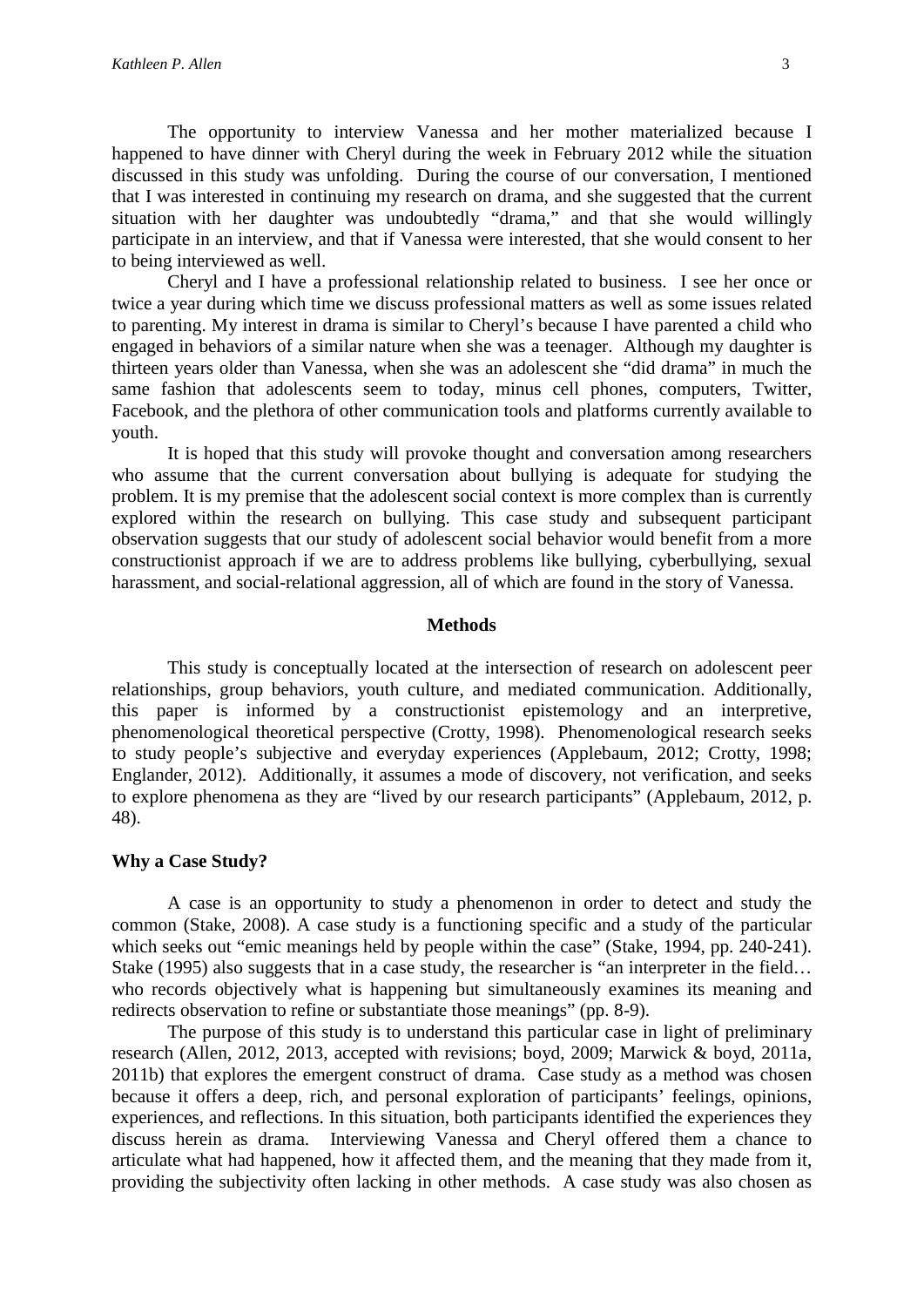the method for this study because to this date no one has studied drama through a case study. What is currently known about drama in the research literature is the result of interviews and focus groups with adolescents who have spoken about drama in relatively general terms (Allen, 2012, 2013; boyd, 2009; Marwick & boyd, Marwick & boyd, 2011a, 2011b). Thus, case study presented an opportunity for confirming, expanding and possibly developing new knowledge about drama through a method that allows a deep exploration of participants' experiences and feelings about them.

#### **Participant Observation**

As noted in the title, this study also includes an additional form of ethnographic research, participant observation, although it was not the original plan to do so. "The principal method of ethnographic research is *participant observation* [italics in the original]" (McLeod, 2001), wherein the researcher becomes a participant in what is being studied. Participant observation provides researchers with the opportunity to become an insider and to experience unexpected situational conditions that were not predicted. It is in these fortuitous moments that the researcher becomes part of the story and draws upon "experiential understanding" (Stake, 1995, p. 43) to make interpretations and draw conclusions.

The reason for expanding the methodology of this study was that between the interviews with Vanessa and Cheryl, and then Cheryl alone, Cheryl and Vanessa engaged in a conflict, triggered by the interview process. Not only did the interviewer observe the conflict, but she became a part of what was happening. In the moment, this event did not seem significant, but during memoing and upon reflection and interpretation of what was witnessed and experienced, it became apparent that what transpired fits descriptions and understandings of drama. The researcher became an insider when she was caught up in the drama that the subject of the interview created. Finally, when considering the behaviors Vanessa described during her story and comparing them to her actions during the conflict, parallels emerged suggesting that she is highly skilled in "doing drama."

#### **Participants**

I interviewed Vanessa, a 15-year-old white, upper middle class female and her mother, Cheryl, in July, 2012. Cheryl and I are acquaintances and during a brief conversation in February she indicated that her day had involved, a "hysterically crying phone call from Vanessa," conversations with the school principal, and having to deal with the fallout of a flurry of nasty tweets sent by Vanessa and her friends. She identified the events as "drama," and offered to tell her story of *drama*, and include Vanessa if she were willing.

While this research was not conducted under the auspices of a university, the principles and practices adhered to by institutional review boards were followed. I made it clear and explicit to Cheryl and to Vanessa that the purpose of our interview was to expand research on drama. I indicated that I intended to write a research paper describing and discussing the narration that would unfold. I assured them that I would change all of their names and the names of anyone who was involved in these events, and would give no information that would identify them or the school community in which these events took place. Additionally, there were no incentives offered, nor were there any consequences for not participating. Care was taken to assure that both mother and daughter participated freely, and great care has been taken to protect their identities.

The interview took place in their home. Following an explanation of the research project, Cheryl signed a permission form and Vanessa gave consent to participate. Both signed a consent form indicating that they understood how this information would be used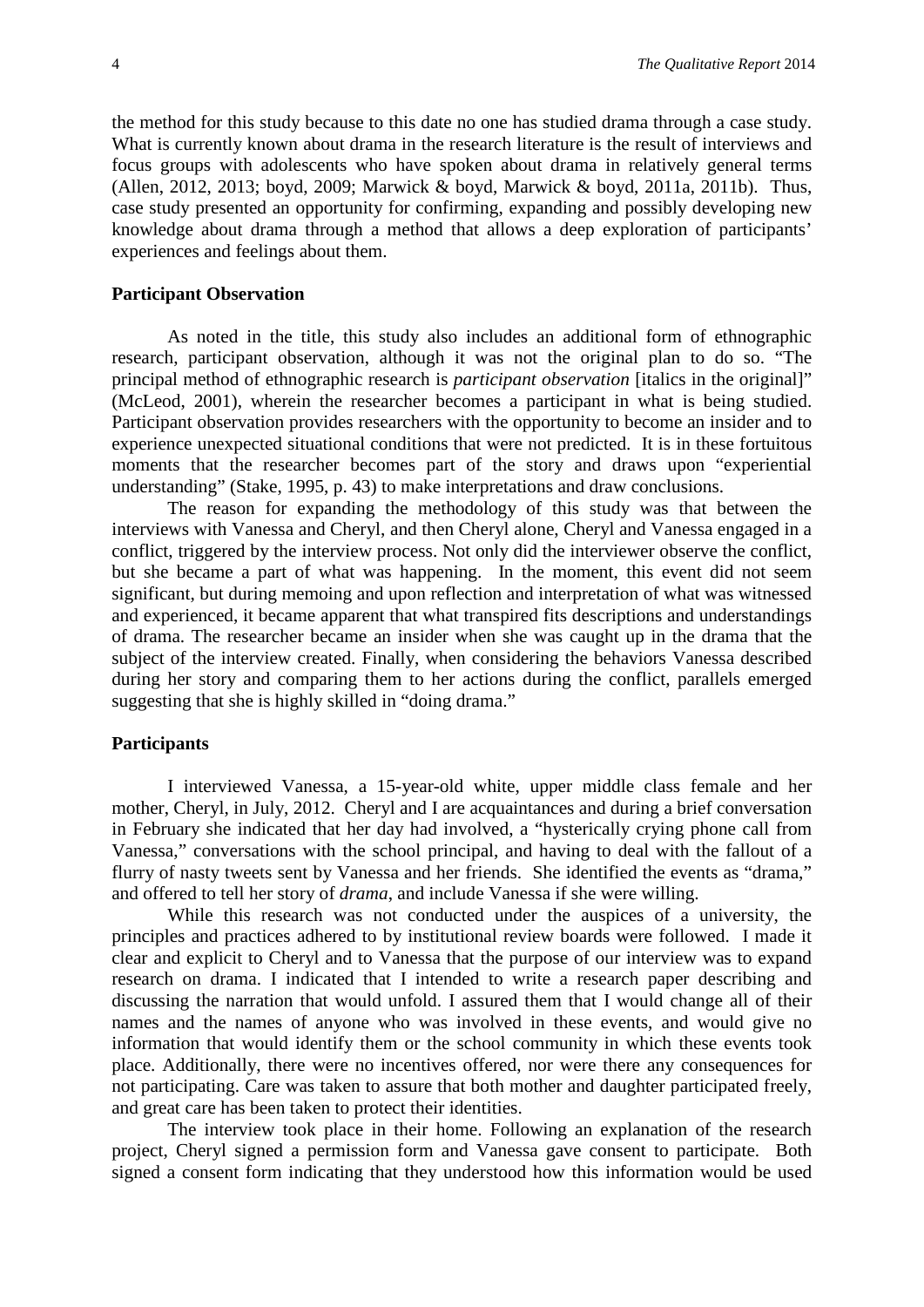and that they were participating freely. Both agreed that I could tape record the conversations for purposes of transcription. I assured them that I would be the only person who listened to the tapes, and that no one would have access to the tapes or transcriptions that contained any identifying information While I spent a short time with Vanessa before her mother arrived, to ensure that she was comfortable, I did not turn the tape recorder on nor begin the formal interview until Cheryl arrived.

Vanessa attends a middle class, suburban high school outside of a mid-sized city in the Northeastern United States. The events described in the case study took place during Vanessa's sophomore year of high school. I spent over one and a half hours with Vanessa and her mother, and then another one and a half hours with Cheryl alone, during which time I not only interviewed them, but became a participant observer in a set of interactions that could be framed as drama.

# **Data Analysis**

To facilitate the data analysis, the data were organized to reflect three distinct periods of time and sets of interactions. This structure was imposed on the data because there were natural breaks in both the narrative, its chronology, and in the meaning assigned to the events, either by the participants or by the researcher. Vanessa identified the events that I have organized as Phase I as a back story to the primary events, which she described in Phase II. Phase III describes my experience as a researcher who became a participant and an observer in a series of interactions that upon reflection, fit the current understandings of drama.

The data were analyzed using grounded theory analysis (Charmaz, 2006; Corbin & Strauss, 2008). The interviews were transcribed and then coded using key words that are found in the extant literature on drama as well as additional codes which reflected the meanings found in the data. These codes included words and phrases such as: overreaction, exaggeration, excessive emotionality, prolongation, inclusion of extraneous individuals, inflated importance, temporary relevance, performativity, attention-getting, not letting it go, use of mediated communication, conflict, aggression, harassment, bullying, drama, popularity, status, sex, enforcement of gender stereotypes, enforcement of heterosexist norms, manipulation, baiting, stirring the pot, impulsive, being upset, unsafe, and deception. These codes were then organized into categories and further analyzed using constant comparison to determine if the events described map on to existing information on drama and to develop emergent themes and hypotheses for the purpose of expanding knowledge of drama.

# **A Story of Drama: Part I**

Vanessa is strikingly beautiful and charming. She is articulate, polite, and selfconfident. Because her mother was running late, we chatted a bit before the tape recorder was turned on. I explained why I was interested in her story and how I expected to use the information. She mentioned that unlike her friend, Sydney, who couldn't be open with her mother about subjects like sex and drinking, Vanessa could. She assured me that she and her mother have a very open relationship. She indicated that she would be very comfortable telling the story with her mom present and participating.

According to Vanessa, the problematic events of February began around December 20, 2011. Vanessa is one of six girls who consider themselves very best friends. All but one of them, Nicole, is a cheerleader on the varsity squad. The girls are all fans of hockey and regularly attend their school's boys' hockey games, and during the hockey season, Nicole found a twitter account called "puckslutsproblems." Vanessa explained to me that the name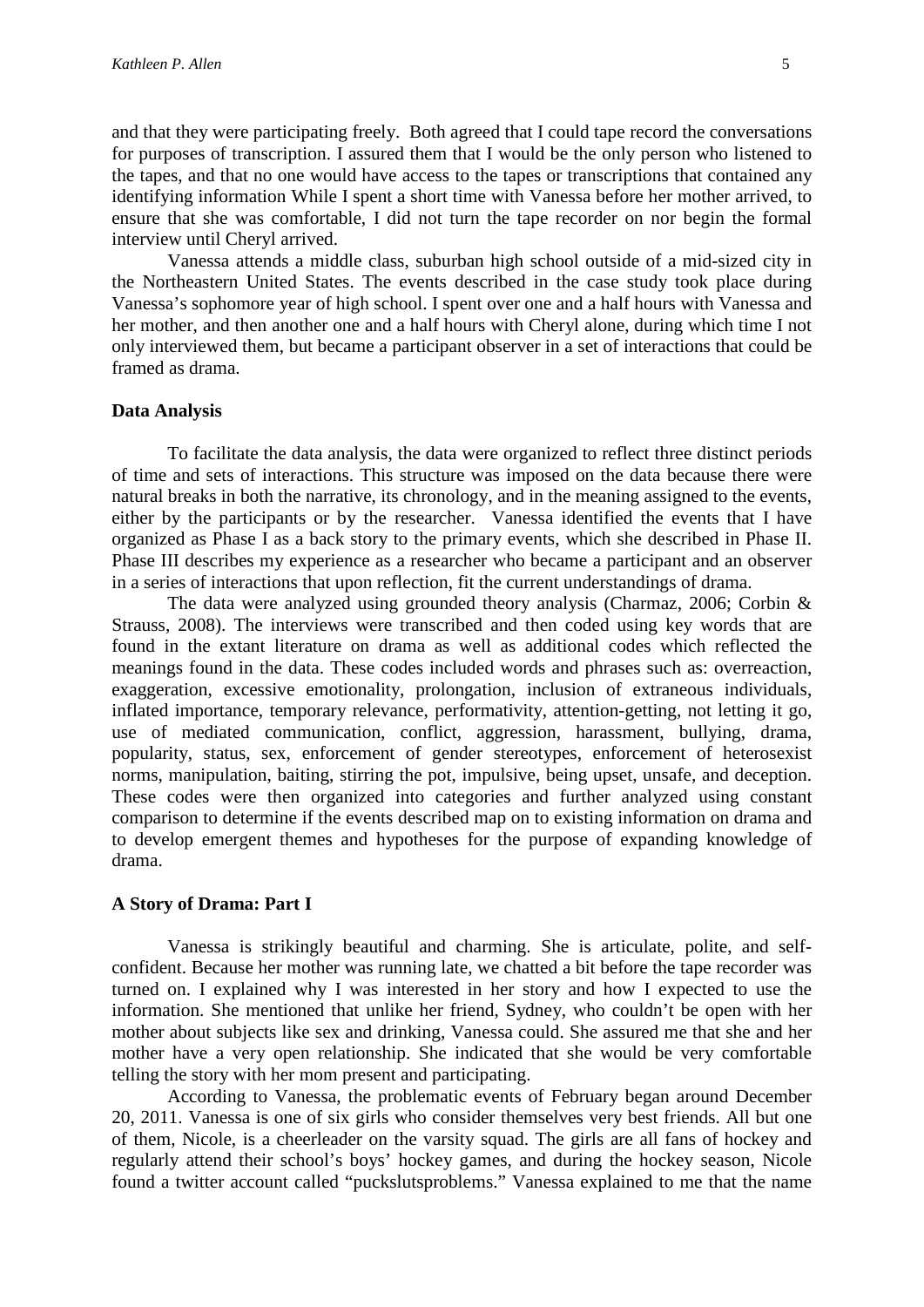referred to females who were obsessed with hockey and "loved hockey boys." The six girls identified with the premise of the twitter account and named themselves "puckslutsproblems" but shortened it to the "PSPs." Another group of girls whom Vanessa describes as "part of our friend group, but girls we're not best friends with," and who "like to start drama a lot" took on the identity of "Rink Rats," and joined the PSPs in a series of tweets which at some point turned hostile. Vanessa couldn't recall what the tweets said, but she remembers them as being "kind of mocking." Vanessa told her friends that she thought the PSPs should stop the exchange of nasty tweets with the Rink Rats, but two of them got very angry at her.

Ashley freaked out at me and started yelling at me. This was when we were all together one night… started yelling and screaming… "You have no idea what you're saying. This is one of my really good friends (the Rink Rat with whom she was exchanging tweets)." So I felt really uncomfortable so I called my sister [to come and get me] and left. Because I was… I don't want to be a part of this anymore because we're calling ourselves sluts and we're getting into fights that aren't even worth it.

So I left the sleepover and the next day… probably a week later, I still wasn't really talking to them. It was Christmas day at night when I texted my friend Hayley. I said I think this is ridiculous because the tweeting kept going on between the two groups with only Ashley and Nicole. I said, "I don't understand this. I don't even want to be a part of PSP anymore." So I texted Hayley and she didn't text me back because they were all together that night and I was at my grandparents. Then when I kind of figured out that they were all together, I said, "Hayley, are you all together?" and she said, "Yes." I go, "OK. Merry Christmas."

The estrangement between Vanessa and her five friends continued for the rest of the Christmas break and into the first week of school in January. At some point Vanessa retweeted tweets made by her friends to her, to the girls who were in the other group (the Rink Rats) which made Ashley and Nicole even angrier with her and prompted more attacks from them:

These were like my best friends. We've been best friends forever and they're doing this to me when I was just trying to tell them it's immature to [call ourselves PSPs and fight with the Rink Rats]… and I know I was a hypocrite and I was just going on with my sister because I was really hurt.

Then when school was back I was still in a fight with them… I was ganged up on at school… I was pretty much in a corner with all of them against me saying, 'you honestly are so immature I can't believe you' and then I was kind of being bullied by my own friends. And I was having a really, really tough time then because these were my friends forever and they are doing this to me.

The girls ended their conflict at a party where they told Vanessa they were sorry, and admitted that they had done "a lot of things that were not OK." I asked Vanessa why she thought they changed their minds and apologized.

I think because they saw that I wasn't coming back to them and saying, "Can we please be friends?" I was keeping my distance because I was like "if you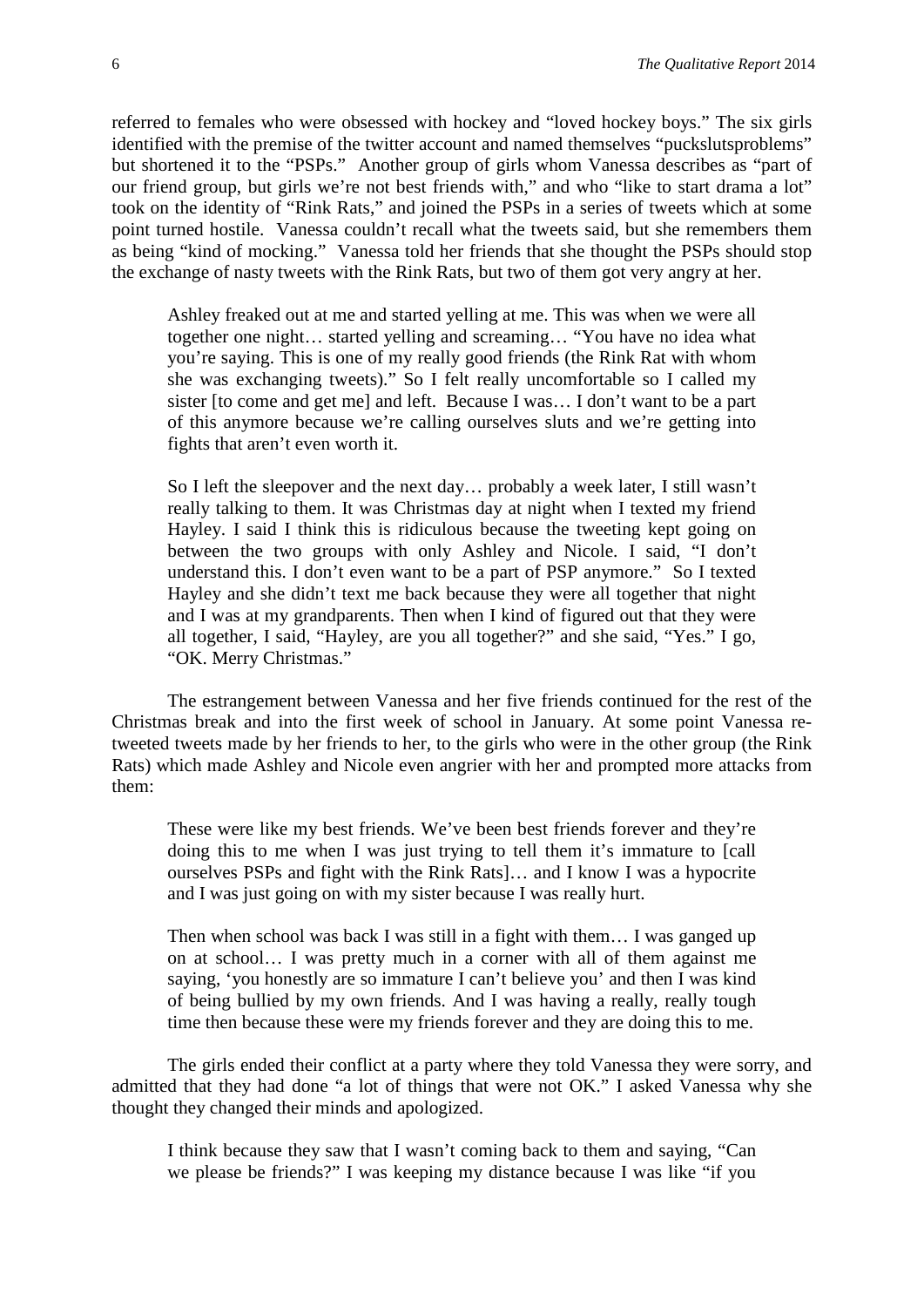are going to do this to me I'm not going to be friends with you." And then I started hanging out with my other friends like … that I was friends with before, like a year ago that I hadn't really seen in awhile. It was like… "awright. You're going to do this to me, I'm going to hang out with other people." I think they saw that and they realized that they had really hurt me, so they were going to say they were sorry. So I didn't want the drama so I forgave them.

# **A Story of Drama: Part II**

On February 3, 2012, a series of events began which quickly escalated and triggered attacks against the six girls. The bulk of the hostilities occurred through mediated communication and involved a number of students at their high school. Vanessa begins this portion of the story by stating that her friend Sydney (one of the six) had had sex for the first time with her boyfriend, Ian, in January, and while they were not dating on February  $3<sup>rd</sup>$ , Sydney and Ian were friends on February 3<sup>rd</sup>, and Sydney did not regret "losing her virginity" to Ian."

On that morning, around second period, "Jake… told us that when Sydney and Ian were still together, like the end of January, Ian had sex with a girl named Samantha."

He told us that the entire grade, even all of our friends knew, but the whole grade had made a pact not to tell us six. We're in school. It's fourth period and me and Danielle are like, "What are we going to do?" We didn't tell any of our other friends at that point. So we go to the counselor. We go, "Let's just talk to her about it, whatever." And she's telling us that we shouldn't tell her in school… that we should tell her after school and everything. But at that point Sydney knew that Danielle had to tell her something because we were like 'we need to tell you something.' Danielle is almost in tears. She's like I just don't know what to do. Sydney was like, "Tell me, tell me, tell me." And we were like, "No… we'll tell you after school."

So Sydney already knew that something was up. And she knew it was about Ian. So it's now the end of fourth period. So I texted all of my friends saying what happened. "We need to talk to Sydney. I can't do this." So they're going crazy… "Are you kidding; that's ridiculous." All this stuff.

[At the end of fourth period] we brought her into the bathroom and then the bell rings and it's like the beginning of fifth period and we're going to skip fifth period because we're all going to tell her this. And so we're sitting in the bathroom and Danielle was the one to tell her, but at this point Nicole isn't in the bathroom. She's still in class because we told her but we didn't… she was never there. And Danielle told her straight up.

She said, "When you and Ian were still together Ian had sex with Samantha." Sydney just bursted out crying, crying her eyes out. She was honestly a mess. She was not in a state to go to class that entire day, and so we're all crying. When we see one of our friends cry, we're just so emotional that we start crying, because we've seen one of our friends be so hurt. And so we're all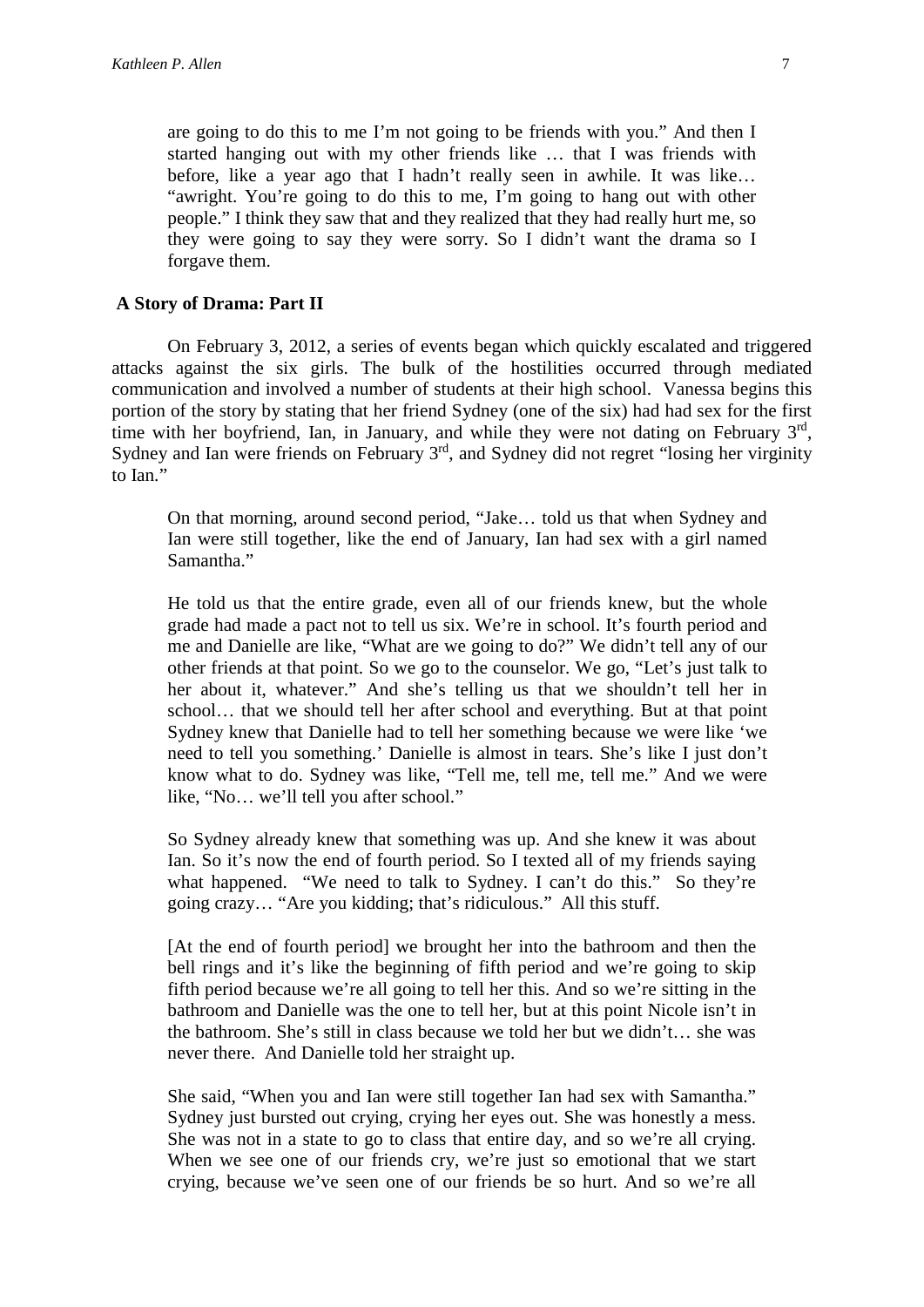crying in the bathroom and then we're like, "What are we gonna do? We can't go back to our classes. That's not even a possibility." And so we call all of our parents… and we're, "Can someone pick us up? We just need to go home. We need to go to someone's house and talk about things. We just need to be out of school."

So we're trying to figure out everything, who's picking us up. Who's calling us in sick… all these things. So then Hayley calls in for Sydney [pretends she's Sydney's mother]. And she technically got away with it because her mom wasn't answering. So that was one mistake.

At this point, the principal is suspicious and concerned that six girls who are all friends are leaving school at the same time with one mother, so he calls all six parents to confirm that they have given permission to leave school with Hayley's mother. This process provoked a great deal of angst and frustration on the part of the girls who became upset with the principal. When the calls have all been made, the girls go to Hayley's house, and Hayley's mother goes back to work, leaving them all alone.

So it's only us six at Hayley's house. And we're at the table eating and we're just kind of talking about everything. We're talking about how annoyed we are about everything, how sad we are… we're just explaining all of our emotions. And so then we get our phones out and we're like, "Let's tweet. Let's just put our emotions right in writing." And so… we're tweeting really mean things about Samantha. There's about 200 people each following each of our tweets. Some of us aren't private so anybody random can look at our tweets. It's kids in our class and throughout the whole school [who can read their tweets]. Mostly our class but other classes too.

Then EVERYONE started tweeting us back, saying 'you guys are disgusting. I can't believe… you call each other PSPs.' Just really mean things. Like we got back ten times worse than what we did in just those tweets in the last twenty minutes. So I was the one who was like, "Erase all of your tweets. They're not worth it. We need to erase them right now." So we all go on our phone and we erase it. And so then we're still getting tweets and it's like an hour later and people were still tweeting at us such mean things. And so… I was like, "I'm going to delete my Twitter. I'm done. I can't read these." It hurt. It physically and mentally hurt me to read these.

So I went on the computer and I deleted my account and then everyone followed me and deleted their account. So at that point we had no Twitter. We still had Facebook then. We … we were even crying because so many people were saying things. I don't even remember it because there were so many people saying things. So after that, pretty much our entire school hated us.

The girls go back to school for cheerleading practice at 2:15 PM, but before they do, Hayley sends a text to Samantha telling her they were sorry, that they regretted what they had said, and that they hoped she would forgive them. Samantha responded that she hadn't read the tweets yet, that she had heard that they were hurtful, and that she wasn't going to look at them. Vanessa states that "we didn't text her back. We did what we could. Now it was in her hands to forgive us or not."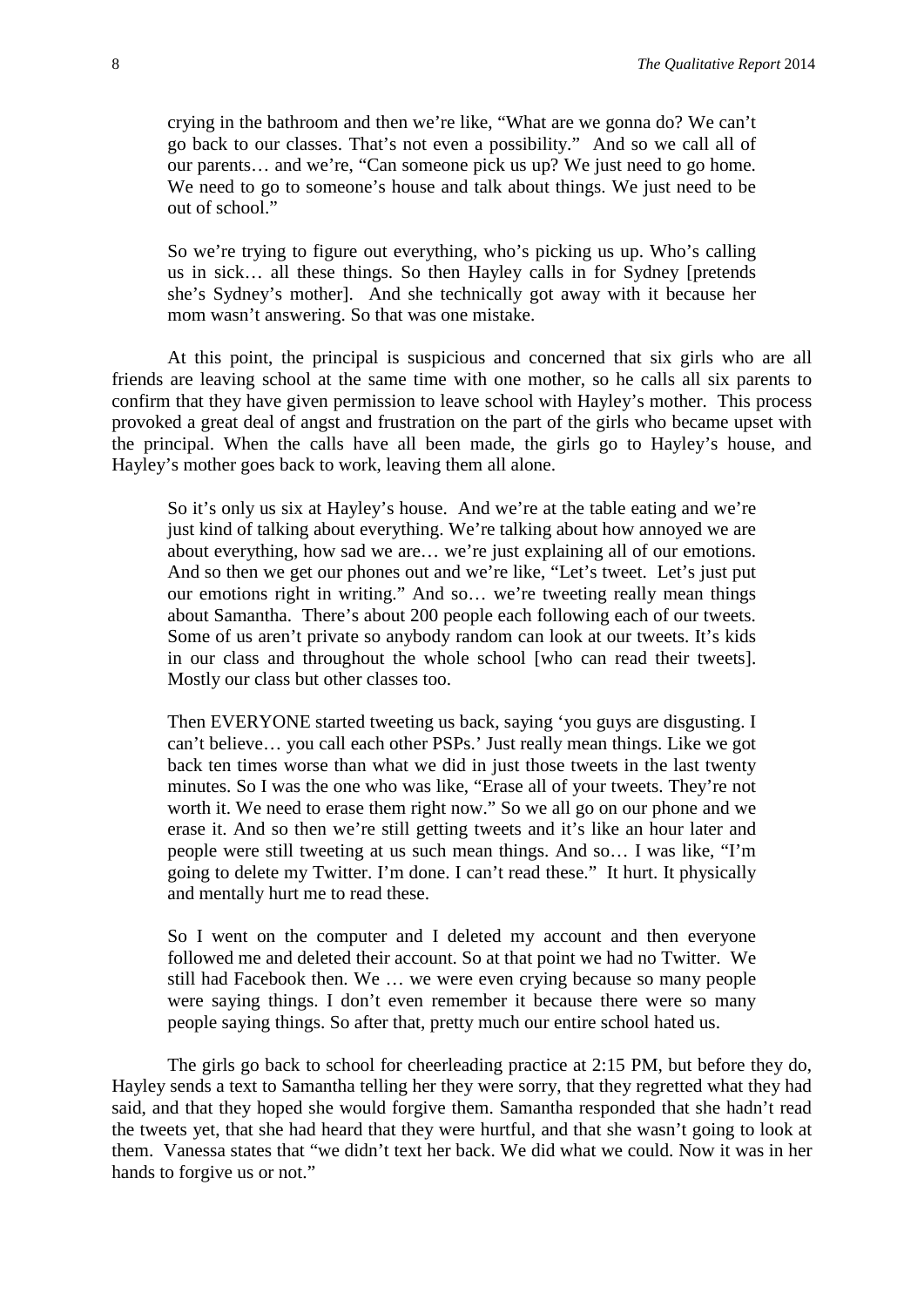While Vanessa is relating this portion of the story to me, Cheryl brings out an  $8\frac{1}{2}$ " X 11" paper with a message on it, and eight slips of paper. The papers had arrived in an envelope three days following the events of February 3rd. Four of the six girls had received identical envelopes, as had the cheerleading coach, the athletic director, and the principal. The large sheet of paper contained this message:

Looks like their plan to bully and threaten Samantha didn't work, now they just look like white trash, mean girl, bullies. When you refer to yourself as a PUCK SLUT and post messages that you want to have sex with the whole hockey team what do you expect will happen to you????? Victims my ass. PSP Forever :)

The seven slips of paper were photocopies of screen shots of tweets that had been sent out by four of the six girls when they were at Hayley's house:

- Ashley: I heard those morning after pills don't work most of the time... I hope your pregnant #dumbbitch
- Ashley & RT Nicole & RT Vanessa: You is slutty, you is skanky, you is allergic to latex, you is a #dumbbitch
- Vanessa: Hurt my friend, I hurt you. #dumbbitch
- Nicole: Nothing like staying home and eating/crying and bonding. I've never loved anyone as much as I love my friends #foreverandalways
- Nicole: Teen mom: PHS edition #fuckingslut
- Nicole: EVER DO THAT TO MY FRIEND AGAIN AND I WILL KILL **SOMEONE**
- Sydney: I hope you get pregnant you dumb bitch

Vanessa had sent the one, "Hurt my friend, I hurt you. #dumbbitch" and she admitted that she had re-tweeted the second tweet as had Nicole.

In addition to the mailing, the entire cheerleading squad had been booed and heckled by the student body while performing at a basketball game, and all of the girls were experiencing verbal harassment in the halls at school to the point where they were fearful for their safety. Student Facebook accounts contained multiple hostile comments to and about the girls. An anonymous call was made to the cheerleading coach complaining that these girls had bullied their daughter who is a junior varsity cheerleader as well. A group photo of the cheerleading squad that was hanging in the main foyer of the school was defaced. Vanessa had not been present for the photo, but the faces of two of the other four cheerleaders from the group were scratched out.

Additionally, the girls believed that Samantha's father wanted the school to punish them for the tweets that they had sent out. The policy on this type of infraction required a warning first before suspension, so unless the girls did something hostile or aggressive in addition to the tweets directed at Samantha, the school would not punish them. Several of the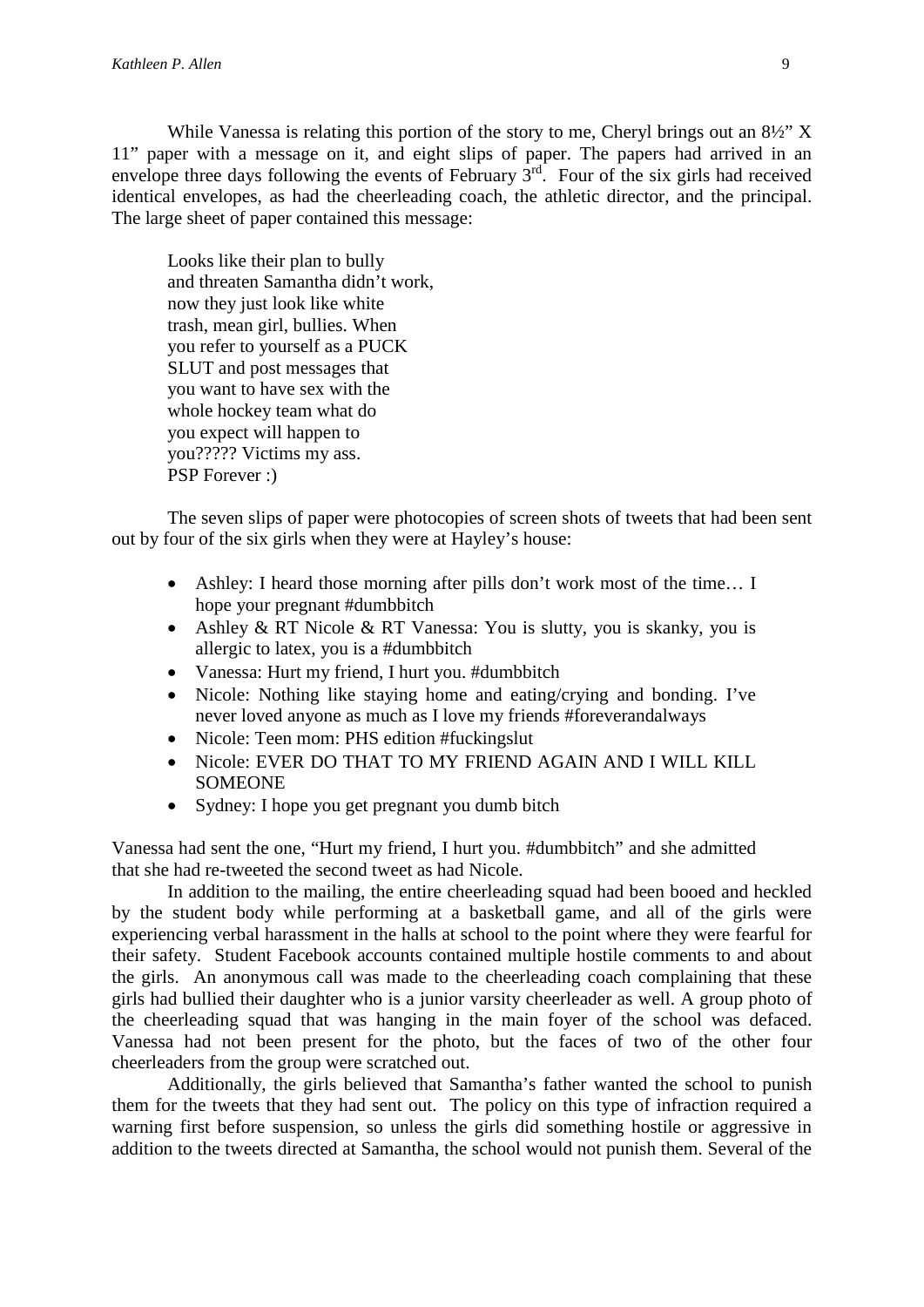parents, in spite of the public and multiple ways the girls were harassed and humiliated, punished them through grounding or by restricting their use of cell phones and computers.

On the evening of the initial set of events described above, Vanessa reopened her twitter account to see what students were saying about them.

I reopened my twitter to just look at the things that people were saying because we found out right after cheerleading that someone told the school. Someone showed our tweets to the school… all of the tweets. And so we wanted to get proof that, "Yes we were the ones that said things first and we did bring these things upon ourselves." So we took pictures. I probably had 300 pictures of tweets of people who wrote us back. So I took pictures of every one of those tweets that… to say, "Yes we did tweet this, but we were not the only ones that did this. People also tweeted things that they shouldn't have. If we're going to get in trouble, I do want to know who actually did things back to us." At that point, we thought… I literally thought I was going to get suspended from school, even though what we said happened outside of school. I thought we were going to [be suspended] because of how bad it was. And so I was like, let me take pictures of everything everyone else … what they said.

Listening to both mother and daughter speculate about who made the anonymous complaint and who sent the envelopes with the letter and the tweets in them, it becomes apparent that this is not a problem that is resolved for Vanessa, although both Cheryl and Vanessa admit that it pretty much ended about a week after the February 3<sup>rd</sup> incidents. Cheryl indicates that one of her major concerns was that someone was trying to provoke the girls into another round of aggression so that they would get suspended. She commented that at first, the parents were going to try to keep the girls from finding out about the mailing because of a fear that they would "overreact," but Nicole had already opened the envelope herself, so all the girls knew about it. Not knowing who sent the envelope, who made the complaint, and who defaced the picture is a source of stress and anxiety for Vanessa. She believes it could have been a JV or junior varsity cheerleader and she is angry that her mother won't call the girl's mother and ask if she was responsible for sending the letter and tweets. Vanessa is also afraid that a friend of theirs could have sent it because Hayley's and Danielle's tweets were not included in the mailing, nor were their faces scratched out in the cheerleading photograph. In our conversation by ourselves, Cheryl expressed concern that Vanessa can't let it go, and seems to be unconcerned about restarting the 'drama,' by trying to find out who was responsible for sending the letter and copies of the tweets.

When we are alone, Cheryl speaks openly and frankly about her daughter. Vanessa likes attention and has the power to get people to follow her. She is also good at playing the victim, lying, and manipulating her peers as well as adults. During this part of the interview we discuss a serious contradiction in the versions of the story told by Cheryl and by Vanessa. When Cheryl first got the call from Vanessa to ask to be let out of school with Hayley's mom, Cheryl recalls that the reason the girls wanted to leave was that they needed to get to computers to close down their twitter and Facebook accounts. The impression that Cheryl had was that they had sent the tweets while in the bathroom in school. She felt that the hysteria she heard in Vanessa's voice was due to her realization of how wrong it had been to send those tweets, and the need to get to a computer so they could get them off line. Vanessa flatly denies this version of the story, saying the tweets were sent later from Hayley's house. Cheryl is not sure what the truth is because Vanessa has a history of lying and she doesn't trust her to tell the truth.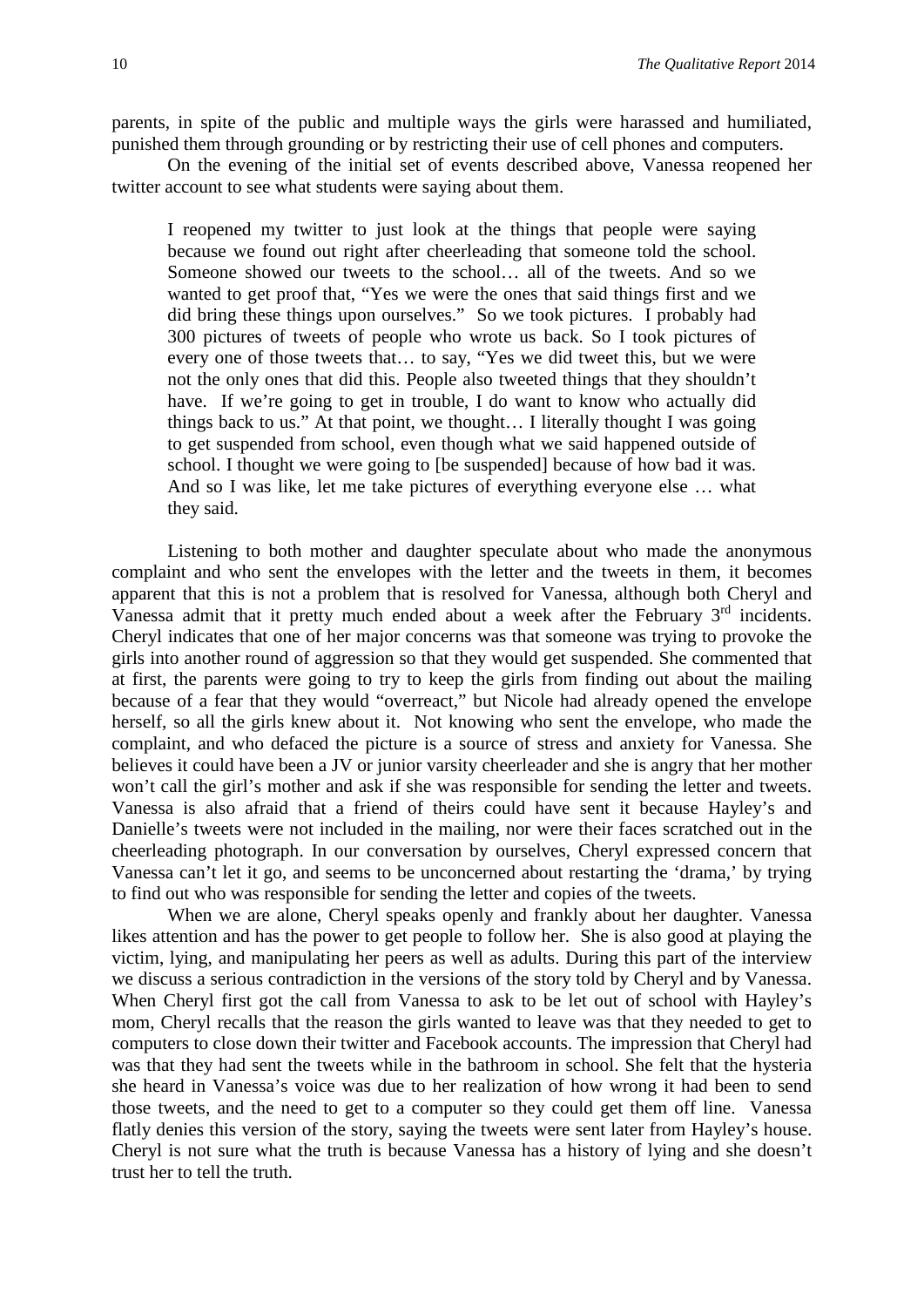# **A Story of Drama: Part III**

The previous section might by itself, be the end of the case study if I hadn't become caught up in drama during the actual interview. This part of the story is recounted because it exemplifies the way mediated communication is used among this group of girls and their parents, and this situation, by itself is an example of drama.

It is 12:45 PM and Cheryl has to pick up Hayley and Danielle at their respective homes, and along with Vanessa take them to cheerleading practice that starts at 1:15 PM. In what I believe is in the interest of time, Cheryl invites me to ride along with them, so that we can continue our interview after the girls have been dropped off. As Cheryl and I are walking to the car, Vanessa is in the house texting Cheryl. At first I thought Cheryl was doing work email, but after we got into the car, she started reading Vanessa's texts to me. The transcript of our conversation is as follows:

- Cheryl (C): She's afraid that Danielle and Hayley are going to feel awkward.
- Interviewer-Author (K): We won't say anything to them [about any of this]. Is this upsetting her?
- C: Yes.
- K: Are you OK with that?
- C: Yes. Will you wait here [at their house]? She feels she's putting Hayley and Danielle in a very awkward position. She told them who you were. She's afraid of them being in the car with you. She's feeling that I'm putting her friends in an awkward position. She agreed to this, not them. That's what she texted me. She's feeling that you being in the car…
- K: So you want me to stay here?
- C: Do you mind?
- K: Oh no.

When Cheryl returned about forty minutes later, she reported that Vanessa had cried all the way to Danielle's house. While I was not present for the conversation, Cheryl said that Vanessa was upset because all of the parents "talk behind the girls' backs," and she claims that they have done things that have hurt the girls. She wants Cheryl to find out who sent the envelope. She told Cheryl, "I can't live not knowing who sent this letter." Cheryl said, "The secret's killing her. It eats her up when she has a secret. That's why she couldn't keep the secret from Sydney."

# **Issues of Reliability and Internal Validity**

This case study and its analysis is the work of a single researcher. Therefore, in order to address concerns regarding reliability and validity an early draft of this manuscript was provided to Cheryl who concurred that the narrative accurately reflected her understanding of the events upon which this analysis is based. Additionally, several researchers from fields as diverse as media studies, philosophy, adolescent development, and social aggression have read this manuscript. While these individuals did not have access to the data, they have concurred that this analysis is consistent with standard qualitative data analysis practices and consider the findings to be plausible based on the extensive quotations included in the narrative.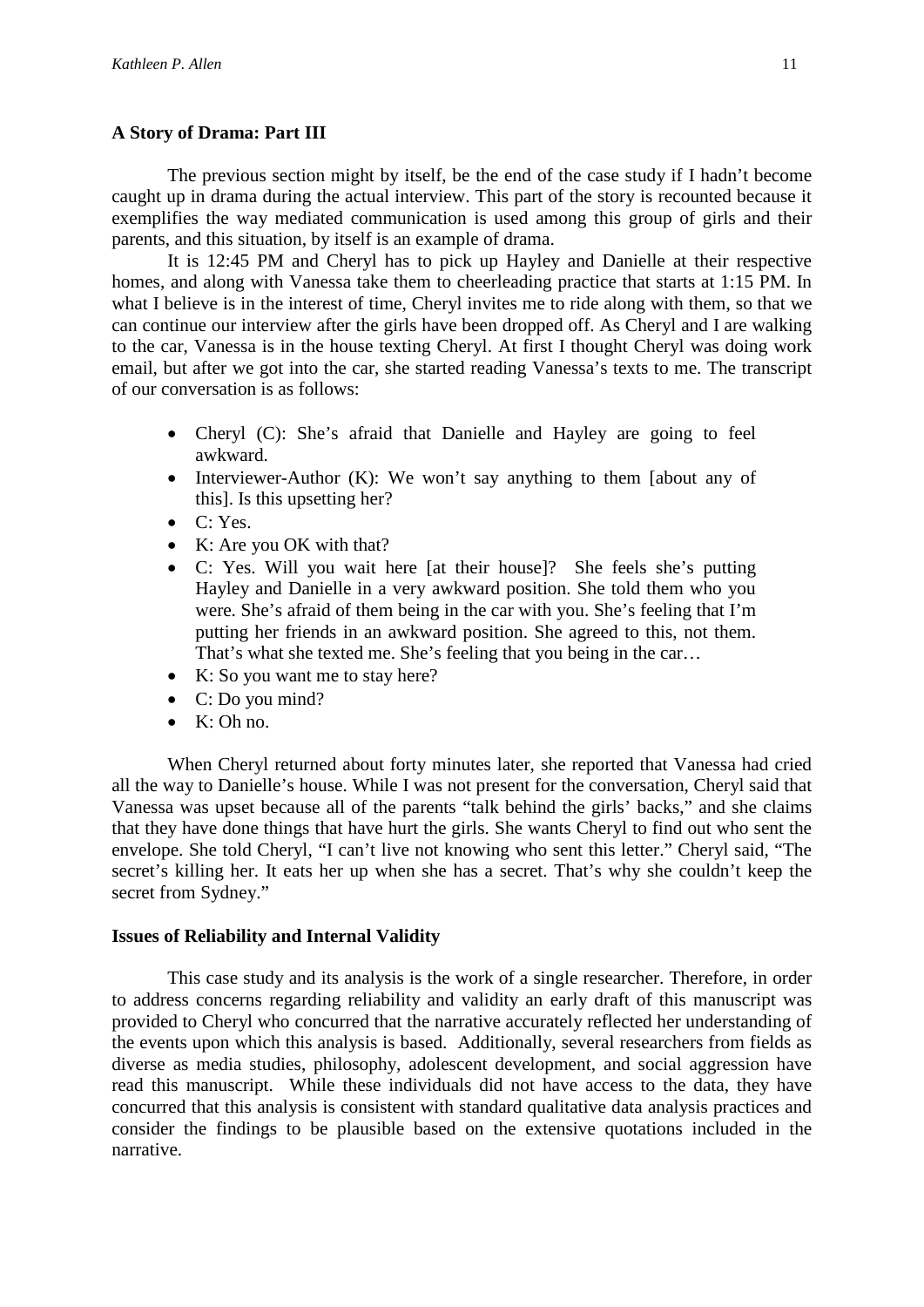Additionally, Stake (1995) suggests that it is the researcher's responsibility to promote understanding using description, taking the story apart and putting it back together in enough detail that it makes sense to the reader who also engages in interpretation. The tenets of constructivism suggest that if the researcher has done his or her job well in capturing and communicating the essence of participants' realities, then the reader will ultimately be the judge of the strength of the research through the process of constructing meaning.

#### **Results**

While drama is an emergent construct in research literature, it seems to be a commonly used and understood term among adolescents (boyd, 2009; Marwick & boyd, 2011a, 2011b, under review; Veinot et al., 2011). A grounded theory analysis (Corbin  $\&$ Strauss, 2008; Charmaz, 2004) suggests that this case study contains most elements of drama as defined in work by Allen (2012, 2013, accepted with revisions) and Marwick and boyd (boyd, 2009; Marwick & boyd, 2011a, 2011b, under review). Below is a discussion of the ways that this case study reflects the features of drama as described in the literature, including a discussion of the roles that tweeting, texting and Facebook played in this situation, and a discussion of emergent themes and hypotheses.

#### **How is this Drama?**

Phase I of this case study, which involves conflict using tweets between the "Puck Sluts" and the "Rink Rats" suggests that this is an example of drama. The use of terms like "Puck Slut" and "Rink Rat" in public ways, indicate a desire to draw attention to one's self. As Vanessa explains, they all have rather large followings on their Twitter accounts, so a large audience, suggesting that the girls want this kind of attention, observes their conversation with the Rink Rats.

In drama, innocuous comments are not ignored and elicit a response. This seems to be a form of overreaction. The subsequent reciprocal responses that are tweeted exaggerate the seriousness of the conflict and make "mountains out of molehills" (Mandel, 2008). Friends of friends cannot ignore the exchanges and become involved adding "fuel to the fire," pulling in extraneous people. When one person (Vanessa) tries to stop the momentum, it seems as if the interactions have taken on a life of their own, and her friends get angry at her. While Vanessa wants to let it die, there is resistance and an effort to prolong the situation. There appears to be excessive emotionality around something that is trivial. For Vanessa, the problem escalates to where she is ostracized from her friendship group and harassed by two of them to the point where she says she felt bullied by her friends. At this point, the drama has taken on the characteristics of bullying and she frames it that way. Bullying is generally defined as a behavior which is intended to be harmful, is experienced as harm, is usually repeated, and exploits a power imbalance (Furlong, Sharkey, Felix, Tanigawa, & Green, 2010; Swearer, Siebecker, Johnsen-Frerichs, & Wang, 2010).

In hindsight the girls would likely say that their conflict with the Rink Rats, as well as their temporary estrangement from Vanessa was trivial and stupid. They would minimize the importance of what happened, and would likely downplay the painfulness of the experience and the meanness enacted, yet in the moment it seemed justifiable to behave as they did.

Phase II of this case study might be framed as "high drama," given the seriousness of what happened and the extremely public way that the situation unfolded. The events surrounding Ian cheating on Sydney were examples of private information becoming public. Many of the behaviors... the tweeting and re-tweeting, the comments posted on Facebook... were examples of networked spaces being used to engage in public performance, not just for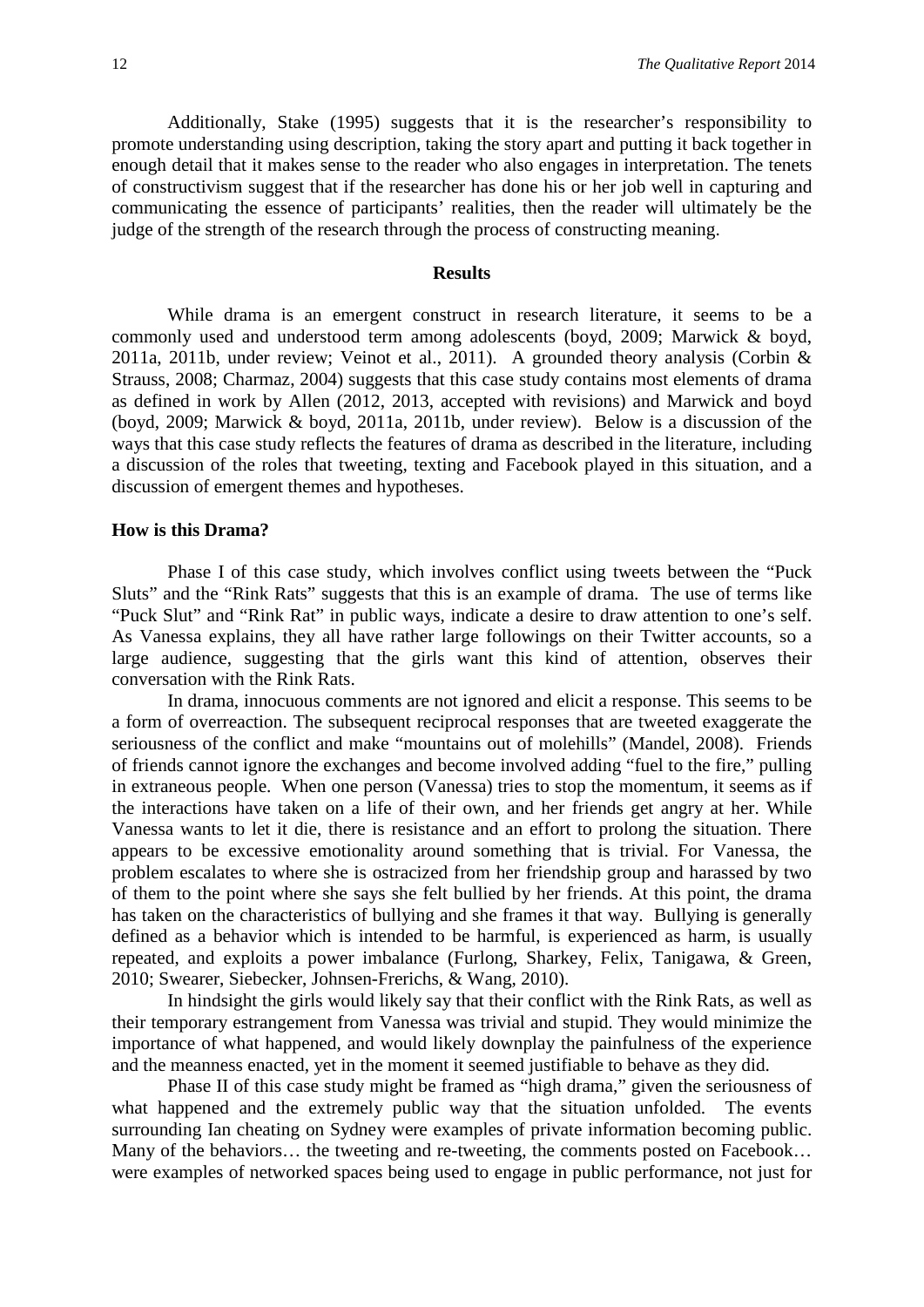the six girls, but for everyone who subsequently participated. The original drama that started with Sydney, Ian, and Samantha quickly engulfed dozens of students once the six girls became involved. By tweeting their contempt for Samantha, they opened the door to involvement by many "extraneous others."

The narrative around feelings, particularly those regarding Sydney's betrayal seem to suggest overreaction and excessive emotionality on the part of the six girls. While a response to this situation would be expected, the hysterical nature of Vanessa's behaviors seems out of proportion, and the fact that all of the girls adopted this disposition, also seems disproportionate. There is a sense that they want to be highly emotional, need to be highly emotional, and can't picture a modulated response that would include less crying and more self-control. They are "doing drama," and until the mean tweets start coming in, none of them seems to be concerned that they have publicly displayed their pain and anger to most of the student population of their school.

The events which follow (i.e., hateful tweets, hostile Facebook postings, the letter and tweets sent in the mailing, the verbal harassment at school, and the defacing of the cheerleading photo) meet the definition of bullying and social-relational aggression but they are also drama. Crick and Grotpeter (1994) define relational aggression as "harming others through purposeful manipulation and damage of their peer relationships" (p. 117). Galen and Underwood (1997) and Underwood (2003) define social aggression as a class of behaviors that together serve to hurt another person by doing harm to self-concept or social standing. These include behaviors such as rumor spreading, dirty looks, and ostracism. Relational aggression and social aggression can be direct or indirect).

Within the narrative there are overreactions, exaggerations, and extreme expressions of emotion from a variety of individuals. While the girls do not respond to the harassment publicly, they desperately want to, suggesting that this could easily become reciprocal as opposed to unidirectional. It is only fear of being suspended that keeps them from reacting aggressively. In fact, there is a sense that they are being baited, and if they react to the bait, this will all still be "drama," not bullying. They try to maintain a clean billing as "victims," but as the letter says, their role in the earlier PSP events make them culpable. They have attacked Samantha for being a "slut" while they themselves adopted the slut identity willingly and then engaged in a public conflict with the Rink Rats. Drama can blur the roles of who is a victim and who is a perpetrator, and this blurring begins when the six girls send out their mean tweets. They initially frame themselves as having been victimized (via their association with Sydney and her victimization), then become aggressors (when they send nasty tweets), and then quickly become victims again (when they are attacked by many students), and only with a great deal of self-control, do they refrain from engaging in aggression by responding to the harassment directed at them.

Phase III, the final episode of drama which involved Cheryl, Vanessa, and me during the actual interview experience itself, is an example of overreaction, excessive emotionality, and the unnecessary involvement of others. Although minor and short-lived the exchange that took place between Vanessa and her mother constitutes drama. Vanessa's concerns about having me in the car could have been resolved by a frank, unemotional, direct conversation, but instead it involved circuitous communication, strong emotion, and the embarrassment of her mother. Additionally, if Vanessa had not told her friends about being interviewed, there would have been no reason for Hayley or Danielle to be uncomfortable in my presence. Also, Vanessa's hysterical crying in the car seems overreactive and excessively emotional. In the few moments that it took for this event to occur, Vanessa seemed to manipulate her mother and have little concern for her feelings.

Additionally, as a participant in this incident, I experienced a number of emotions during this portion of our time together. I was embarrassed by my lack of understanding of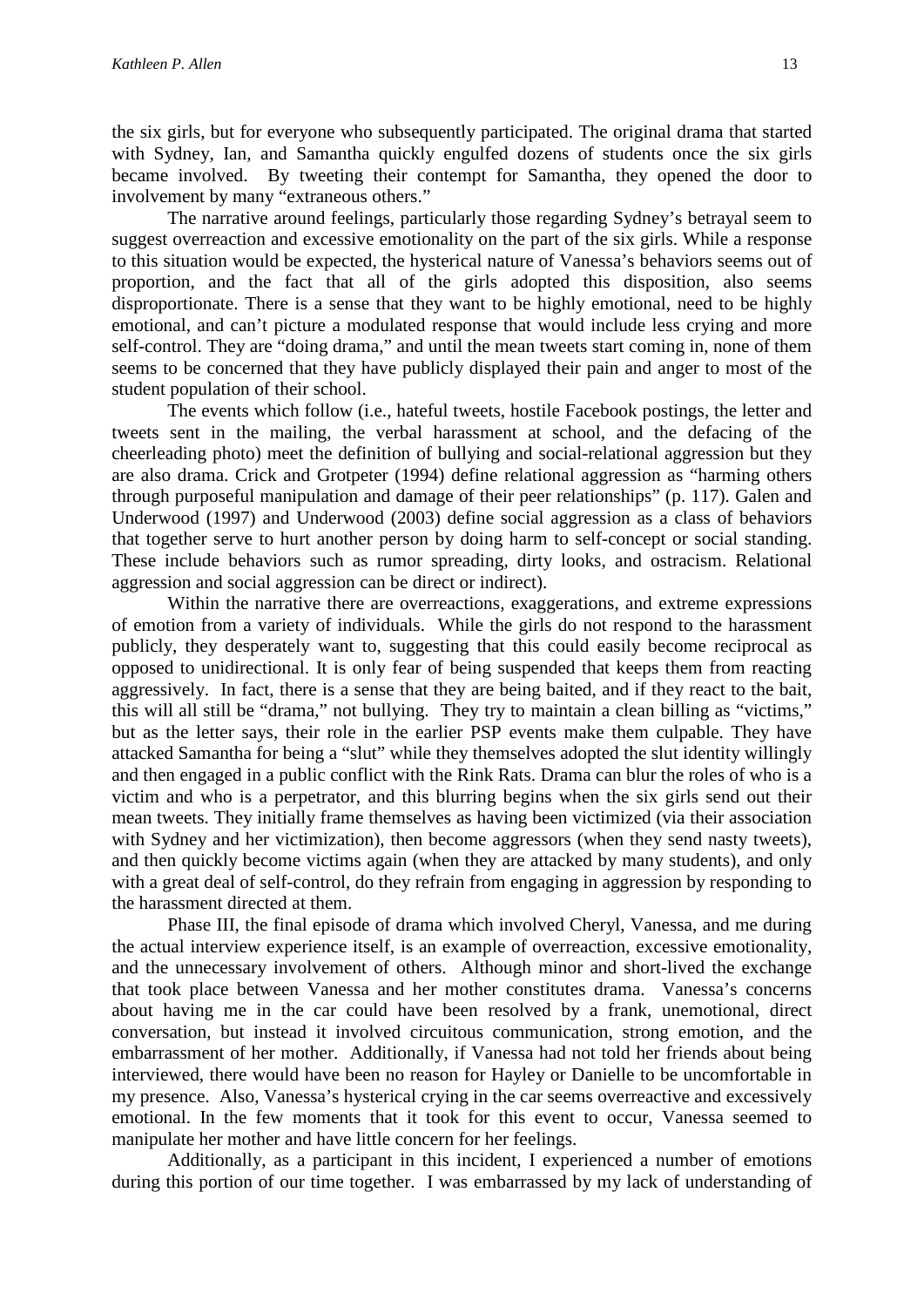what was happening, and then I was appalled at how much power Vanessa had over the situation. I felt manipulated and somewhat deceived by her apparent warmth and friendliness. Later as her mother described in detail what it is like being Vanessa's mother, I could strongly identify with her sentiments because I had experienced Vanessa's machinations first hand. Being caught up in adolescent social drama when one is not the "lead actor" can feel very disempowering, even to an adult.

Sexual attention, behaviors, and norms are thematically woven throughout the events that Vanessa and her mother relate. Marwick and boyd (boyd, 2009; Marwick & boyd, 2011a, 2011b, under review) have indicated that there is a gendered nature to drama which manifests itself in who does drama and what it is about. While only a single case, this narrative primarily involves females. Only two male students were overtly involved in the events related here, although Facebook postings and face-to-face verbal harassment in school involved male students. Marwick and boyd also found that drama was often about romantic relationships, sexual encounters, or sexual reputations, and that drama "reproduces normative conceptions of gender and aggression" (Marwick & boyd, under review, p. 13). At the core of this story is Ian's infidelity to Sydney. Interestingly, Sydney and the five girls did not attack Ian's sexual reputation in the tweets, although Sydney did hit Ian and screamed at him in the hallway before she left school with Hayley's mother. (Interestingly, as one would expect based on dominant norms, Ian did not strike her back.) The enforcement of heterosexual norms and gender stereotypes dictates that Samantha, not Ian, be held responsible for their sexual transgressions and that Ian not strike Sydney in response to her physical attack on him.

Along these same lines is the way drama often involves sharing too much information with people who shouldn't be in possession of this knowledge, which then results in the inclusion of people who have no business being involved. If Sydney hadn't told everyone that she lost her virginity to Ian, no drama could have ensued. If Samantha and Ian hadn't told anyone that they had sex while Ian was dating Sydney, no drama would have resulted. Because secrets were told and spread around in very public ways what might have been, and arguably should have been private matters, became commonly known information. Drama is about knowing private information and being involved in other people's private business.

This case study has been labeled as drama by Vanessa, by her mother, and by me. The similarities to drama performed in a theater cannot be overlooked. The storyline itself contains components of any successful theatrical performance: sex, romance, intrigue, deception, betrayal, and reconciliation. There have been a few laughs and many tears. The performance, enacted in some parts in face-to-face interactions, but also through tweeting, texting, and Facebook postings, has involved major and minor actors who have been observed by an invisible and large audience. Some of the scenes in the 'play' have met the definition of bullying, some of harassment, and some of social-relational aggression, but taken together those inside the story and those watching from the audience would very likely describe this story in its totality as drama.

# **The Role of Tweeting, Texting, and Facebook in Drama**

Tweets are short messages, 140 characters or less, that are sent to everyone who follows a particular Twitter account. Tweets are a public way of sharing a thought, opinion, or observation. Tweets are Internet based and can be sent or received on a computer or a smart phone. Text messaging is a cell phone based technology that is heavily used by adolescents (Lenhart, Ling, Campbell, & Purcell, 2010). It makes use of cell phone numbers. Like tweets, texts can be forwarded on to others. Facebook is a social media platform that makes use of email addresses. Users collect 'friends' who can access each other's Facebook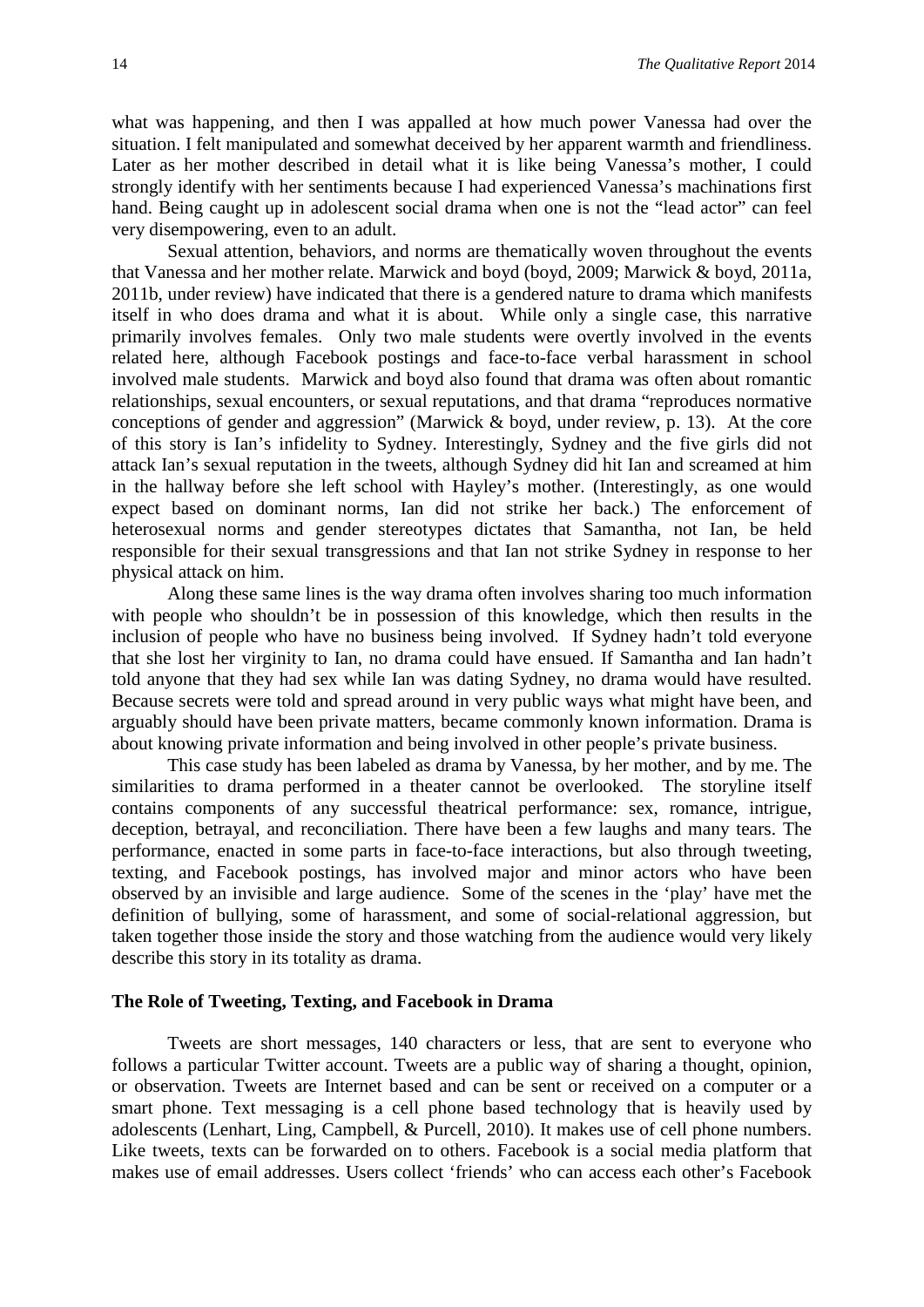pages and post comments on them as well as photos, and send them messages. If the privacy settings are not restrictive, anyone can see a person's Facebook page. (I was able to access Vanessa's Facebook page the day after our interview and I am not her "friend.") These three forms of electronically mediated communication were instrumental in both the narrative offered above and in making this series of interactions 'drama.' Without these tools, this still would have been drama, but on a much smaller scale.

What is apparent from Vanessa's description, and from observing her behavior during the interview, is that mediated communication has been woven, almost seamlessly into the lives and interactions of these girls. They communicate by tweeting and texting, using their smart phones as if they are appendages of themselves. Depending on whom they need to communicate with, what they need to say, and where the parties are physically located, they choose the appropriate mechanism, often combining it with face-to-face interactions in a single interpersonal encounter. The exchange between Vanessa and her mother as we are leaving to go to cheerleading practice during the interview process is an example. Occasionally they use their phones to talk, but mostly they text. They communicate frequently with each other and their mothers, and their mothers stay in touch with each other by texting as well. Tweeting tends to be used with a chosen public; texting is more private but it can involve more than one person at a time, and texts can also be forwarded or "retweeted." All of these messages, created and sent via mediated forms of communication, can live on in someone else's phone or computer, even if the person who created them has deleted them, and the permanent existence of these tweets, texts, and postings means they can be re-sent and used to create more drama or restart old drama. There are multiple ways that the pot can be stirred up again, and again. Thus, while the events themselves are over, there is some anxiety that the drama could be resurrected and reignited.

Of significance is that this series of events was very public and carried a performative element because of the use of mediated communication. Even though the six girls may not have thought about the implications of their nasty tweets appearing in a public forum, their previous behaviors suggest that they live their lives and display their emotions in public ways. They like attention. There is an element of celebrity-ism to their behaviors. They know they are popular and they seem to relish the power that they get from being high profile, highstatus students. They know that by being highly emotional, they will garner attention, particularly from their parents and school personnel, but also from their peers. Drama enables them to wield power, and what they are doing is not necessarily social-relational aggression or bullying, and in some instances it isn't conflict either. It is something else; it is using conflict to make drama.

#### **Emergent Themes**

Grounded theory analysis (Charmaz, 2006; Corbin & Strauss, 2008) was used to analyze the interview transcripts and interviewer memoing. The goal of grounded theory is "to construct abstract theoretical explanations of social processes" (Charmaz, 2006, p. 5). The grounded theory approach is a systematic method of collecting and analyzing qualitative data that involves several levels of coding, the organization of codes into categories, and the exploration of emergent themes. An initial set of codes were developed prior to the data analysis process using the existing definitions and understandings of drama. The purpose of this was to determine if the events in the case study mapped on to what is currently known about bullying. In addition to the original codes generated from extant research, more codes were generated during the coding of the transcripts and interviewer memoing. This was done to further explore the data in anticipation of the development of new themes and hypotheses.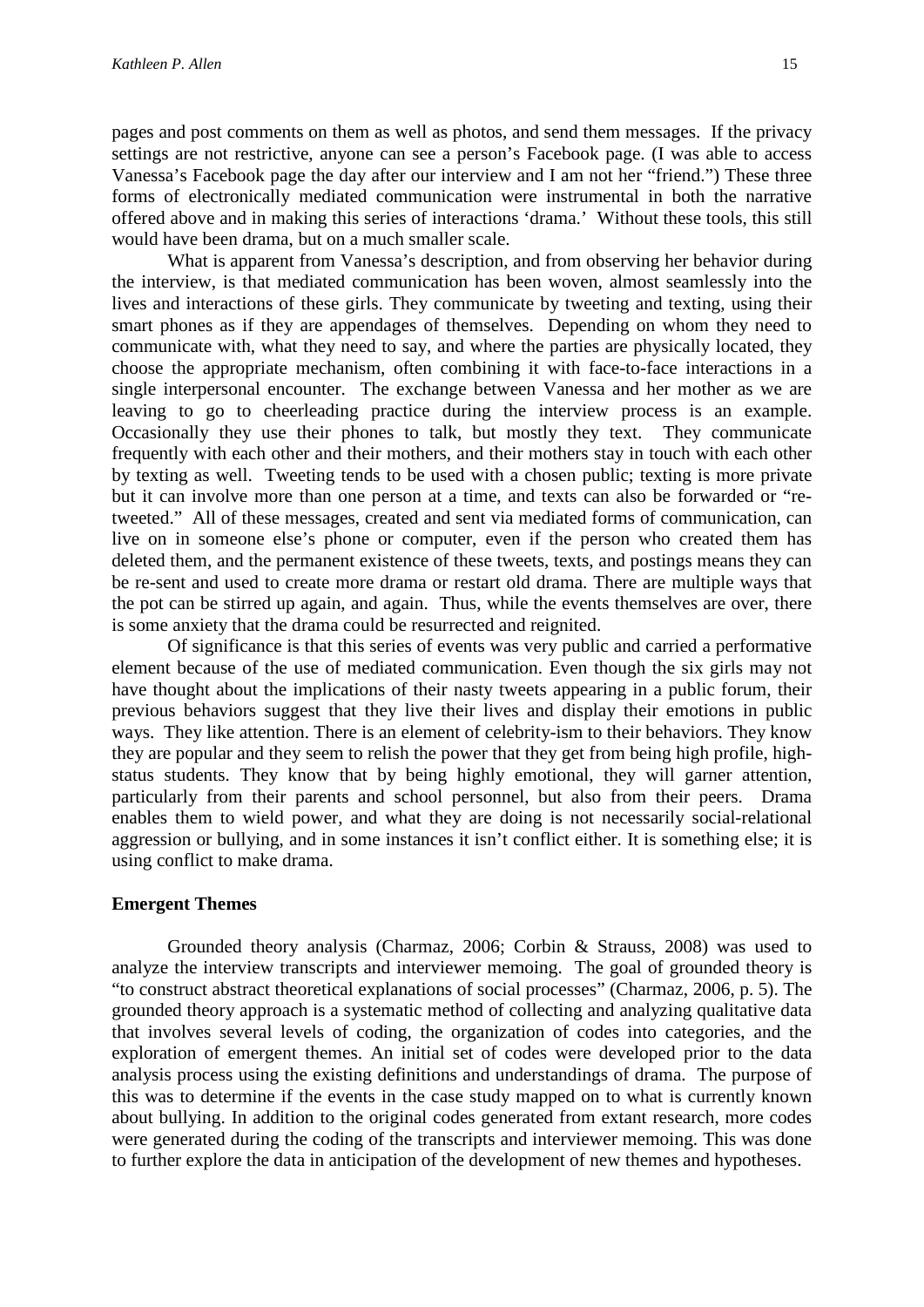Following initial coding, the codes were analyzed for the purpose of developing categories and emergent themes. This involved constant comparison, a process involving the making of comparisons between "data and data, data and codes… codes and categories, and categories and concepts… [for the purpose of] articulating conjectures" (Charmaz, 2006, pp. 72-73). Three categories emerged from the analysis of the original coding: (a) Intense emotionality in pivotal moments akin to the "feeding off of each other," (b) Expressivity and performance in the service of garnering control and power, and (c) Lingering emotional irritants and 'unfinished business.'

The final phase of analysis involved returning to the data and exploring the codes and categories in an effort to develop emergent themes that might suggest further hypotheses in support of the study of drama. Two themes emerged: Group Emotions and Bonding, and Furthering Drama: Stirring the Pot and Baiting.

#### **Group emotions and bonding**

Within this case there are two discrete events, which are similar. They are the meeting of the girls in the bathroom at school and the meeting at Hayley's house. During both situations the girls are not in the presence of adults, and there is commiseration, high emotionality, and crying. In one of her tweets, Nicole refers to the time at Hayley's house as "bonding." While psychologists have studied rumination and co-rumination (Ray, Wilhelm, & Gross, 2008; Rose, 2002; Rose, Carlson, & Waller, 2007; Smith & Rose, 2011), there is little research on this construct as it may manifest itself in a group. Yet, it seems that what happens in the bathroom and at Hayley's house includes many of the features of rumination and co-rumination such as the prolonging of negative emotions and thoughts, self-disclosure, closeness, and empathic distress (Ray, Wilhelm, & Gross, 2008; Rose, 2002; Rose, Carlson, & Waller, 2007; Smith & Rose, 2011). Additionally, these girls are self-proclaimed "very best friends," and co-rumination is found in some close interpersonal relationships. These observations suggest that an additional feature of drama may be group rumination, a process similar to co-rumination, yet different because it takes place in a group. Further study is warranted to test this hypothesis.

# **Furthering drama: stirring the pot and baiting**

One idea associated with drama is "stirring the pot." Stirring the pot seems to mean that individuals can engage in behaviors, which prolong, resurrect, or reignite an incident of drama. In this case, Cheryl described how she feared that Vanessa would resurrect the drama five months after the original events. She explained that Vanessa was obsessed with finding out who sent the letter and tweets in the postal mailing. She indicated that Vanessa could "not let go of it," and in spite of the serious negative outcomes of the entire series of events, Vanessa was willing to re-engage if it meant finding out who was responsible for the anonymous mailing. Vanessa claimed that she was sure she had figured out who had sent the materials and she was insistent that her mother call that person's mother and ask if this person had done it.

Also figuring prominently in the data were indications that the high-profile and massive response to the girls' first tweets was an effort to 'bait' them and get them to engage in aggressive retaliation, hence increasing the likelihood that they would get suspended from school. While the girls wanted to engage with those who were attacking them, their parents warned them that if they gave in and responded in kind, they would likely get suspended from school. While it cannot be known if getting them suspended was the objective of those who attacked the girls, it cannot be ruled out.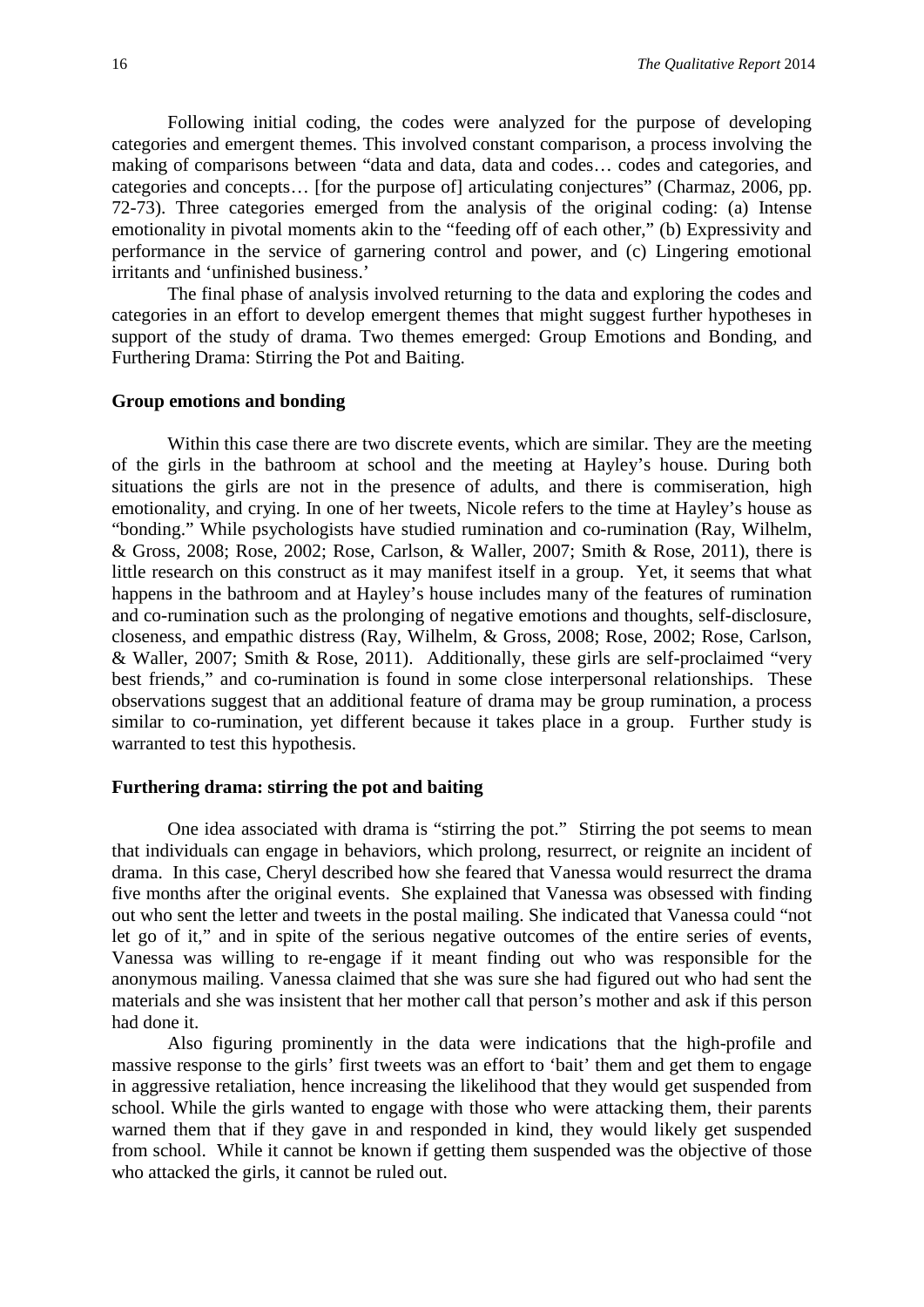The indications of "stirring the pot" and "baiting" in this case raise the question of whether or not these features are found in other situations that meet current understandings of drama. While current knowledge of drama suggests that it is short-lived and temporary, it may be that past situations of drama may lie dormant and can be resurrected to create additional drama. Further study is warranted to explore this hypothesis.

# **Discussion**

#### **Putting One's Self Out There**

Adolescence is a time when youth establish an identity (Banaji & Prentice, 1994; Carmichael, Tsai, Smith, Caprariello, & Reis, 2007; Simon, 2004; Steinberg & Morris, 2001; Swanson, 2010; Swanson, Spencer, & Petersen, 1998), and much of this work is done in and through social experiences with peers. Both Vanessa and her mother understand that the six girls involved in this drama are popular and attractive. They are well known by the student body at their high school. Additionally, Vanessa offers examples of how she isn't afraid to spontaneously call attention to herself in a large public venue. She describes a time when another cheerleader's boyfriend, whom she indicates is also her friend, fell on the ice during a hockey game. Vanessa stood up in the stands and shouted, "Walk it off, baby, walk it off. You're still hot," to which the boy and everyone in the stands laughed. Throughout Vanessa's narrative, and later in her mother's extensive comments about her daughter and her friends, there is a sense that these girls "put themselves out there." They are not afraid of being in the public eye.

While drama can occur in any adolescent group regardless of its status within the social hierarchy, cheerleaders are often part of groups that are at the top of the social hierarchy. They are local celebrities. Peers will take note of what they say and do. Senft (2008) discusses "mircro-celebrity," a set of behaviors in which one has an audience that is viewed as a fan base, and in which popularity is sustained through creation of an identity that one presents and manipulates, often through the use of online mediated communication.

Within the context of adolescent peer culture, status and popularity are commodities that can come with a price. In his work on status relationships among adolescents in a high school context, Milner (2006) posits that popularity and status are finite resources and that in order for one student to gain status and popularity, another must lose some. This dynamic sets up the possibility that peers will use cruelty, aggression, and meanness to shift power away from those who have it and reposition it in the hands of others. By 'putting themselves out there' and by sharing their intimate secrets with a wide audience these girls have let people feel as if they are close to them, but they have also made themselves vulnerable. Thus attacking Samantha for being promiscuous, when they themselves have used sex to advance their visibility (i.e., through the PSP episode), sets them up for the barrage of public harassment, which follows.

Reading the case study presented here is like reading a story from *People* magazine. One feels as if one is looking through the keyhole of someone's bedroom door. Celebrities invite fans in to get a sense of who they are by offering private information, but they are also at the mercy of paparazzi and gossip writers who seek to expose details of their lives that are embarrassing and salacious. Some adolescents, in their efforts to construct an identity and position themselves in their peer hierarchies behave like celebrities who seek attention. By "putting themselves out there" the girls have set up the possibility that drama will ensue, and in their case, it did.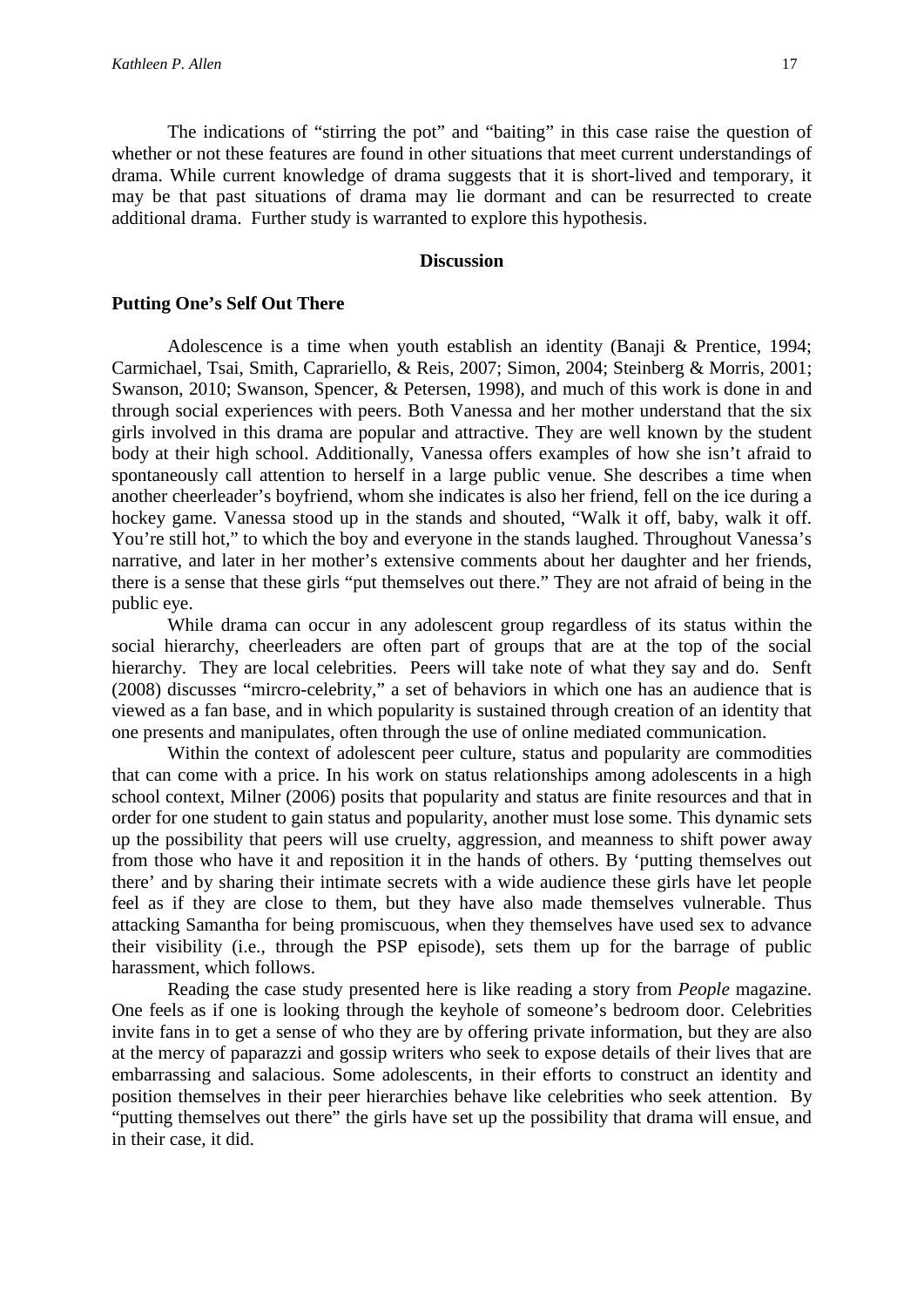#### **Groups and Power**

Several times, Cheryl commented on the difference in behavior that she sees when the girls are in dyads versus when they are together as a group. She believes that when the girls are in pairs they are less inclined to engage in problematic behaviors. Research does suggest that people behave differently in dyads as compared to groups (Zimbardo, 1969). Goldstein (2002) cites deindividuation and groupthink as two mechanisms that sometimes occur in groups. Deindividuation results when people lose their sense of individuality and become submerged in a group (Goldstein, 2002, p. 30). Deindividuation produces behavior that is emotional, impulsive, irrational, regressive and highly intense (p. 33), adjectives that have also been used to describe drama. Groupthink is similar with adolescent groups being prone to this phenomenon because of pressure to conform (p. 33). Together, deindividuation and groupthink seem to increase the likelihood that a group will engage in drama.

Hawley (2003), and Prinstein and Cillessen (2003) have explored social groups that contain what they call, bistrategic controllers. These are individuals who are popular and powerful, who use their strength in both positive and coercive ways to stay popular and in control. These friendship groups are often found to be cliquey and conflictual, but close and intimate, and by the accounts given in these studies, these bistrategic controllers are welladapted. Groups of this nature who are able to successfully manipulate each other and situations may be prone to drama. Vanessa is certainly a powerful individual, and according to the descriptions given by Cheryl, other members of this group are also. Given the popularity of these girls, and their ability to wield social power, coupled with their excessive emotionality and over-reactive tendencies, it seems predictable that they could produce drama.

#### **Does Drama Always Involve Conflict?**

Previous research on drama (Marwick & boyd, 2011b) suggests that it is characterized by relational conflict. While drama does often involve conflict, there are instances within this case where it can be argued that drama is taking place but that conflict has yet to develop.

At several points in the narrative there is a discrete event that develops in response to a trigger that provokes emotion that can be characterized as being 'upset.' This happens when the girls first learn of Sydney's betrayal, when the principal challenges the girls as they attempt to get out of school, and finally when they are sitting around the table at Hayley's house. In each of these situations the girls are upset by what has happened, but they have not yet responded in such a way as to engage in or create conflict. Current understandings of drama suggest that their emotional response to a trigger constitutes drama by itself, without further responses that provoke controversy and conflict. A model of drama which includes and excludes conflict may look like the following:  $[[Event \rightarrow Emotions] \rightarrow Response]$ , with both "Events  $\rightarrow$  Emotions," and "Events  $\rightarrow$  Emotions  $\rightarrow$  Response" reflecting drama, the first model involving no conflict-generating response, and the second involving a conflictgenerating response. For example if the girls had not tweeted negative comments about Samantha, the situation might still have been considered drama, even though there were no conflict-generating responses. The question that this raises is whether or not drama always involves conflict. The events of this case seem to suggest that while drama often triggers conflict, events that involve high emotionality, overreaction, and exaggeration, but are not followed by conflict, may still be drama. This hypothesis should be further tested as knowledge of drama is expanded and refined.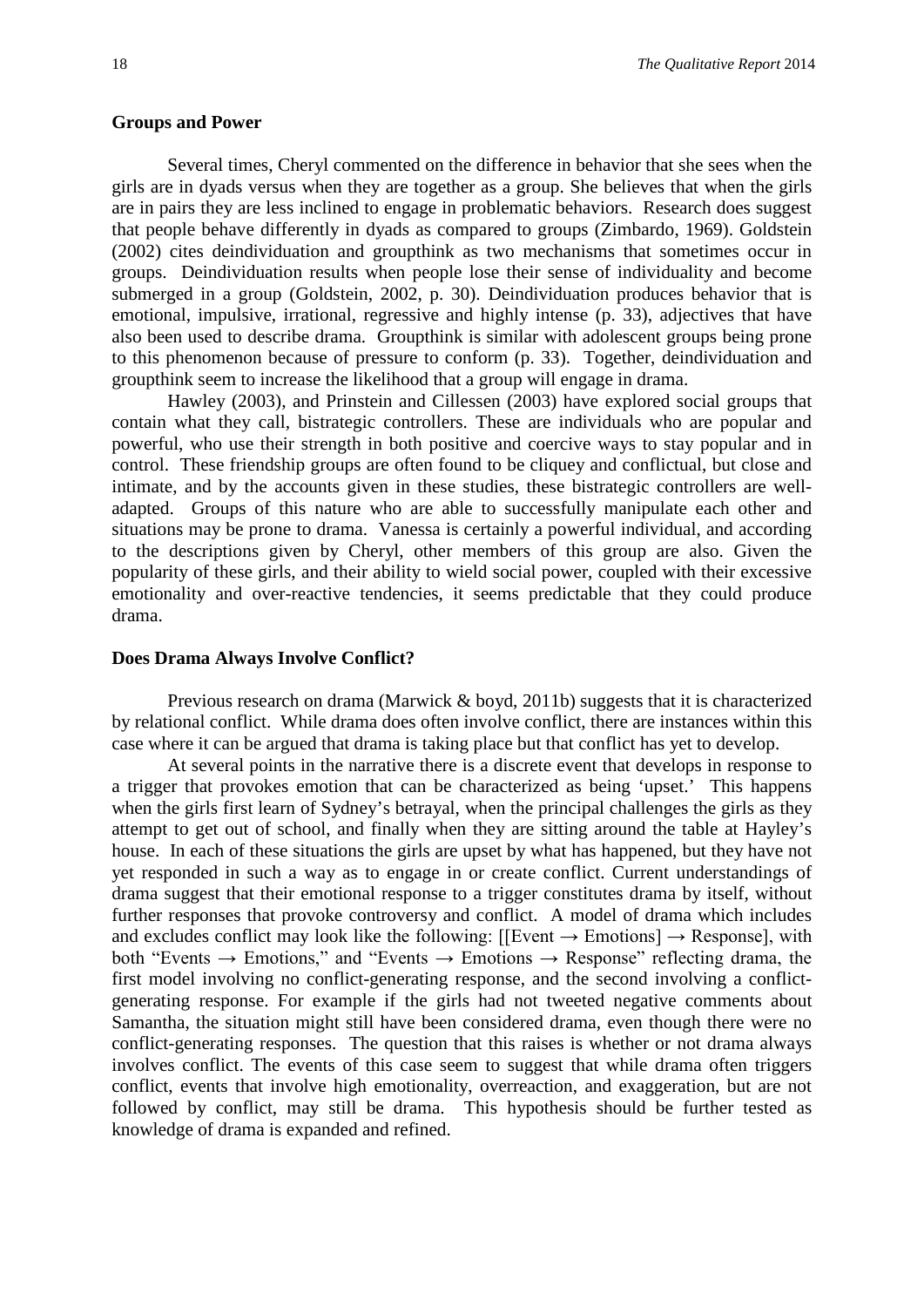#### **Bullying Legislation and Drama**

Educators are increasingly faced with laws that require them to develop policies, procedures, and punishments to address bullying. This pressure makes it imperative that school administrators be able to accurately identify bullying and respond to it in ways that protect them from civil actions by parents. However, the research on drama, albeit limited, along with other research questioning whether students, parents, and educators all understand bullying the way researchers do (Menesini, Fonzi, & Smith, 2002; Mishner, Scarcello, Pepler, & Wiener, 2005; Naylor, Cowie, Cossin, de Bettencourt, & Lemme, 2006; Vaillancourt et al., 2008) makes the application of these policies and procedures challenging. If adolescents dismiss the rhetoric of bullying and do not frame their social problems in the same terms that are used and understood by researchers, policy makers, and school administrators, efforts to address bullying in high schools may be misguided and ineffective. Furthermore, when adolescents, and sometimes their parents, speak of "drama" as a problematic dynamic for which there are no formal definitions or remedies, policy makers and educators may be missing a problem that needs to be addressed.

Cyberbullying adds another layer to this issue. Many states and localities include cyberbullying in their school bullying laws. Yet, it is unclear whether or not these laws will hold up in court. Some of these laws may infringe on students' first amendment rights to free speech. It is also possible that the courts may find that in some cases, educators may be overreaching their authority if they punish students who engage in cyber aggression that does not make use of school equipment or occur on school grounds. (Backus, 2009)

The social milieu of high schools are often messy, and with mediated communication stirred into the mix, it is often difficult to apply labels like "conflict" or "bullying" to a particular set of student interactions. Even when a student or an administrator calls a situation 'bullying,' it is a subjective determination made through that person's understanding of what conflict or bullying is. Multiple individuals involved in the same incident may interpret what happened differently and use different labels to describe it.

#### **Limitations and Future Study**

There are several limitations to this study. One is that there was only one researcher involved in the project, thus the analysis reflects the work of a single individual.

Second, one of the participants (Vanessa) could not be included in member checking because the final manuscript contains information that Cheryl does not want her daughter to know. It became apparent during the interview with Cheryl after Vanessa had left that there were "multiple realities" (Stake, 1994, p. 13) being described in this study. A major point of disagreement between Cheryl and Vanessa has to do with a critical element in the story. Cheryl claimed that she let Vanessa leave school so that she could access a computer to clear tweets from her Twitter account because the tweets had been sent from school. Vanessa argues that her mother is wrong on this detail and that the tweets were sent later after the girls were gathered at Hayley's house. It became a contentious point of disagreement during the interview, one that remained unresolved, but which Cheryl thinks is an example of Vanessa lying. Manipulation, and by extension lying, are issues related to the topic of drama, and relevant to this case study because Cheryl discussed the problem of Vanessa's frequent lying at length. In doing so, Cheryl divulged information regarding how she came to know when Vanessa was lying to her through informants. Because of the need to protect Cheryl's relationship with her daughter, it became imperative that Vanessa not be offered the opportunity to review this manuscript and comment on it, and while this may seem to be a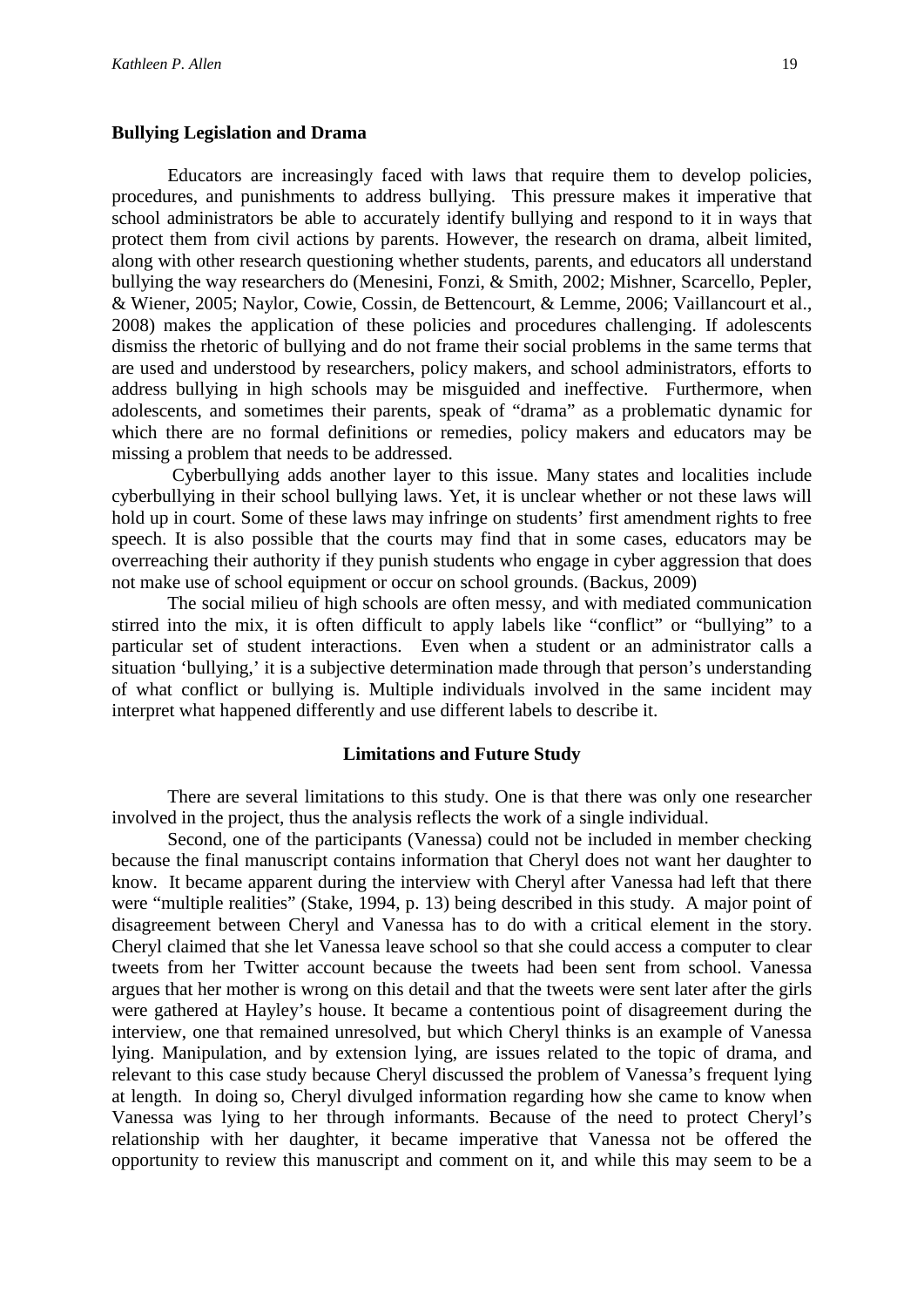breach of trust between researcher and research participant (Vanessa), it became a limiting, but necessary step in this case study.

Additionally, it would have been beneficial to interview some of the other students or parents involved in these events. Cheryl felt that involving others would be advantageous both for the group and for the sake of the research, and she was willing to contact the parents of the girls involved, but because of Vanessa's reaction to the interview, it became apparent that to extend the reach of the study would be inadvisable. Thus, while it would have been helpful to have Vanessa read the manuscript, and to seek the stories of others involved in this situation, it was apparent that to do so might 'stir the pot' and potentially inflict harm.

This case study and its findings suggest a number of issues worthy of future study. As Marwick and boyd observe (under review) there is very little empirical research on drama and as a result the construct is difficult to situate in a theoretical context. Drama seems to involve adolescent individual, interpersonal, and peer and group relationships and behaviors. It also draws on the study of youth culture in the way it implicates adolescent norms around gender and sexuality. It is intricately connected to our understanding of human communication and to the multiple, and ever emerging technological tools that youth employ as they communicate with each other. Theoretical development in locating drama in a particular perspective is a necessary step if researchers are to make sense of this phenomenon.

Likewise, while some may argue that the study of drama can be subsumed under work on other phenomena, the little research available seems to suggest that drama is not the same as social-relational aggression, bullying, or even some conceptualizations of conflict. While it may seem parsimonious to attempt to develop an understanding of drama that makes use of already existing theory and research, it is not clear at this juncture whether doing so would be advisable. So for the moment, it seems that an independent pursuit of an understanding of drama is advisable.

There are a number of other questions that would be helpful to address. One is the effect that age, race, gender, social class, economic status, and geographic location have on how drama is framed. Marwick and boyd (under review) did not find much support for drama being understood as something that happens in middle school. Likewise, Allen's work (2012, accepted with revisions) was with high school students and did not include middle schoolers. Allen's work is also limited by the fact that her research was conducted in one locale with upper middle class students. Marwick and boyd (under review) and Veinot and colleagues (Veinot et al., 2011) have included participants who reflect a broader socio-economic, racial, and geographic base, and they did find somewhat different understandings of drama across different demographics, but without more research it is impossible to generalize these findings.

While the extant research on drama makes use of qualitative research methods, it will be helpful to ask research questions and design subsequent studies that employ quantitative and mixed methods, although a word of caution should be offered. Much of the research on bullying, with which drama is closely related (Allen, accepted with revisions) is informed by a post-positivist theoretical perspective. This produces generalizable knowledge, but it is often at the expense of contextual information that has been omitted because of a reductionist approach. As Marwick and boyd (under review) state, "drama is a messy process, full of contradictions and blurred boundaries" (p. 35). A constructionist epistemology, supported by an interpretivist theoretical perspective would allow researchers to embrace the messiness that seems to be characteristic of drama. Research on drama can benefit from all of the perspectives, approaches, and tools that researchers have at their disposal.

Lastly, while little research has been conducted on drama, it has been my experience as an educational trainer and consultant in K-12 education, to find educators hungry for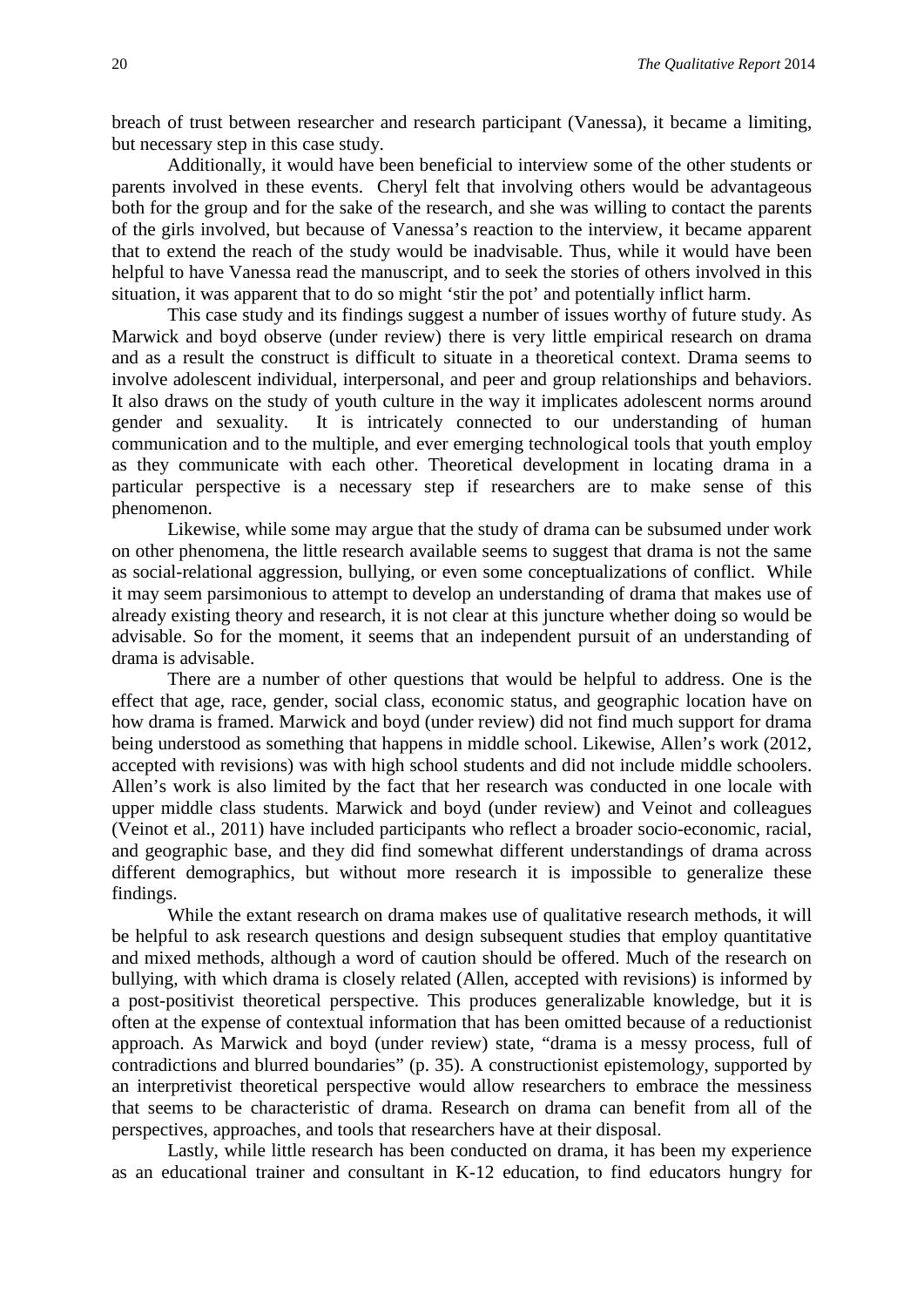information on drama, particularly on how to deal with it. As one school social worker lamented during a presentation on drama, "All I do, ALL day long, is deal with drama." In isolation, this comment has little research value, but it suggests that at least one tired, and somewhat beleaguered school social worker, knows a great deal about drama and desperately needs some help figuring out what to do about it. Drama appears to be problematic on a number of levels, begging for information that leads to solutions. Researchers have much work to do.

#### **Conclusion**

Drama is an emergent construct that has been discovered and developed through interviews and focus groups, and now a case study that included participant observation. Participants in these conversations have offered their understanding of what they think drama is. According to teenagers, drama is exaggerating the importance of an event, a behavior, or a comment. It is overreacting and making a "mountain out of a molehill." It often involves more emotion than the situation warrants. Drama tends to be something that girls "do," and it involves a fair amount of "performing" for an audience, which in the era of social media, means that the drama is often taking place on or through tweeting, texting, or Facebook. Drama is often "about" sex, dating, or romance, and reinforcing adolescent norms around gender stereotypes and heterosexuality. People who do drama are "feeding off each other" and making everyone else's "business" their own. Drama can be fun and entertaining, burdensome, tedious and exhausting, or painful and damaging. Drama lasts as long as it is providing some value to someone, yet at times it can be resurrected or can be used to bait others.

Research suggests that drama is related to more well-developed and understood constructs such as conflict, aggression, and bullying, yet none of the literature on any of these topics completely explains or describes drama. The case study and participant observation presented in this article suggests that drama is a broad concept that may include conflict, aggression and bullying, but not be synonymous with any of these constructs, nor be limited to them. Likewise, it may refer to individual, discrete events. Further research is needed.

#### **References**

- Allen, K. P. (2012). Off the radar and ubiquitous: Text messaging and its relationship to 'drama' and cyberbullying in an affluent, academically rigorous US high school. *Journal of Youth Studies, 15*(1), 99-117.
- Allen, K. P. (2013). Understanding bullying in an affluent, academically rigorous US high school: A grounded theory analysis. *Journal of Human Behavior in the Social Environment, 23*(4), 413-436.
- Allen, K. P. (accepted with revisions). "We don't have bullying, but we have drama." Understandings of bullying and related constructs within the social milieu of a US high school. *Journal of Human Behavior in the Social Environment.*
- Applebaum, M. (2012). Phenomenological psychological research as science. *Journal of Phenomenological Psychology, 43*(1), 36-72.
- Backus, M. S. (2009). OMG!\* Missing the teachable moment and understanding the future of the first amendment – TISNF!\*\*. *Case Western Reserve Law Review, 60*(1), 153-204.
- Banaji, M. R., & Prentice, D. A. (1994). The self in social contexts. *Annual Review of Psychology, 45*, 297-332.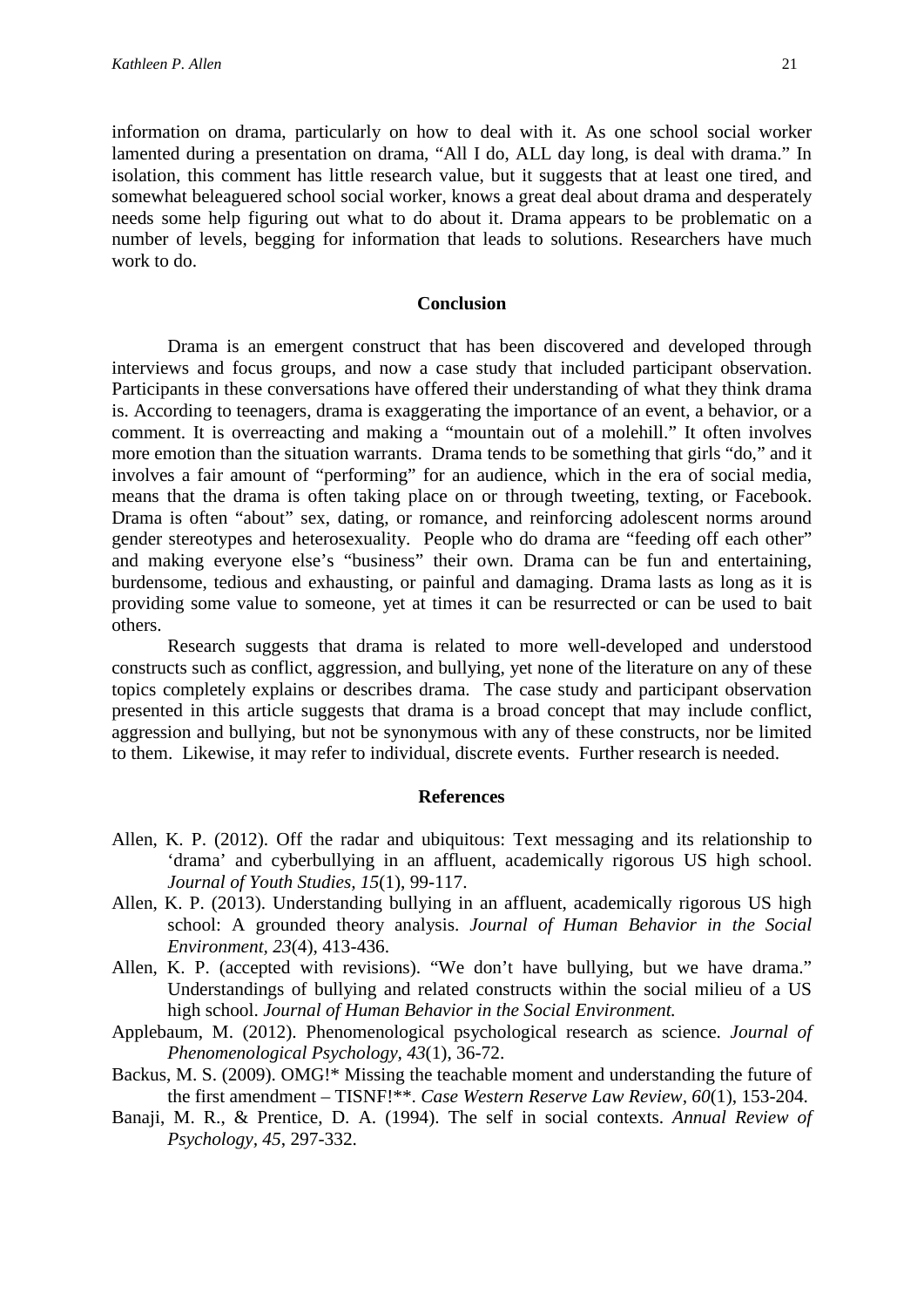- boyd, d. (2009). Friendship. In I. Mizuko (Ed.), *Hanging out, messing around, and geeking out: Kids living and learning in new media* (pp. 100-136). Cambridge, MA: MIT Press.
- Carmichael, C. L., Tsai, F., Smith, S. M., Caprariello, P. A., & Reis, H. T. (2007). The self and intimate relationships. In C. Sedikides & S. J. Spencer (Eds.), *The self* (pp. 285- 309). New York, NY: Psychology Press.
- Charmaz, K. (2006). *Constructing grounded theory: A practical guide through qualitative analysis.* Thousand Oaks, CA: Sage.
- Corbin, J., & Strauss, A. (2008). *Basics of qualitative research* (3rd ed.). Thousand Oaks, CA: Sage.
- Crick, N. R., & Grotpeter, J. K. (1995). Relational aggression, gender, and socialpsychological adjustment. *Child Development, 66*(3), 710-722.
- Crotty, M. (1998). *The foundations of social research: Meaning and perspective in the research process.* London, UK: Sage.
- Ducharme, E. (2010, October 3). Re: Teens suicide and bullying [Web log message]. Retrieved from [http://www.yourmindyourbody.org/teens\\_suicide\\_bullying/](http://www.yourmindyourbody.org/teens_suicide_bullying/)
- Englander, M. (2012). The interview: Data collection in descriptive phenomenological human scientific research. *Journal of Phenomenological Psychology, 43*(1), 13-35.
- Furlong, M. J., Sharkey, J. D., Felix, E. D., Tanigawa, D., & Green, J. G. (2010). Bullying assessment: A call for increased precision of self-reporting procedures. In S. R. Jimerson, S. M. Swearer, & D. L. Espelage (Eds.), *Handbook of bullying in schools: An international perspective* (pp. 329-345). New York, NY: Routledge.
- Galen, B. R., & Underwood, M. K. (1997). A developmental investigation of social aggression among children. *Developmental Psychology, 33*(4), 589-600.
- Goldstein, A. P. (2002). *The psychology of group aggression.* West Sussex, England: John Wiley & Sons.
- Hawley, P. H. (2003). Prosocial and coercive configurations of resource control in early adolescence: A case for the well-adapted Machiavellian. *Merrill-Palmer Quarterly 49*(3), 279-309.
- Hinduja, S., & Patchin, J. W. (2010). Bullying, cyberbullying, and suicide. *Archives of Suicide Research, 14*(3), 206-221.
- Hoffman, J., 2010, June 27. Online bullies pull schools into the fray. *The New York Times.*  Available from: [http://www.nytimes.com/2010/06/28/style/28bully.html.](http://www.nytimes.com/2010/06/28/style/28bully.html)
- Kim, Y. S., & Leventhal, B. (2008). Bullying and suicide. A review. *International Journal of Adolescent Medicine and Health, 20*(2), 133-154.
- Lenhart, A., Ling, R., Campbell, S. and Purcell, K. (2010). Teens and mobile phones: Text messaging explodes as teens embrace it as the centerpiece of their communication strategies with friends. Washington DC: Pew Internet & American Life Project. Available from: [http://www.pewinternet.org/~/media//Files/Reports/2010/PIPTeens](http://www.pewinternet.org/%7E/media/Files/Reports/2010/PIPTeens-and-Mobile-2010-with-topline.pdf)[and-Mobile-2010-with-topline.pdf.](http://www.pewinternet.org/%7E/media/Files/Reports/2010/PIPTeens-and-Mobile-2010-with-topline.pdf)
- Mandel, D. (2008). *Don't call me a drama queen: A guide for the overly sensitive and their significant others who need to learn how to lighten up and go with the flow.* New York, NY: Alyson Books.
- Marwick, A. E., & boyd, d. (2011a). Bullying as true drama. *The New York Times*. Retrieved from [http://www.nytimes.com/2011/09/23/opinion/why-cyberbullying-rhetoric](http://www.nytimes.com/2011/09/23/opinion/why-cyberbullying-rhetoric-misses-the-mark.html?_r=1)misses-the-mark.html? $r=1$
- Marwick, A. E., & boyd, d. (2011b). The drama! Teen conflict, gossip, and bullying in networked publics. Available at SSRN: [http://ssrn.com/abstract=1926349.](http://ssrn.com/abstract=1926349)
- Marwick, A. E., & boyd, d. (under review). "It's just drama": Teen perspectives on conflict and aggression in a networked era.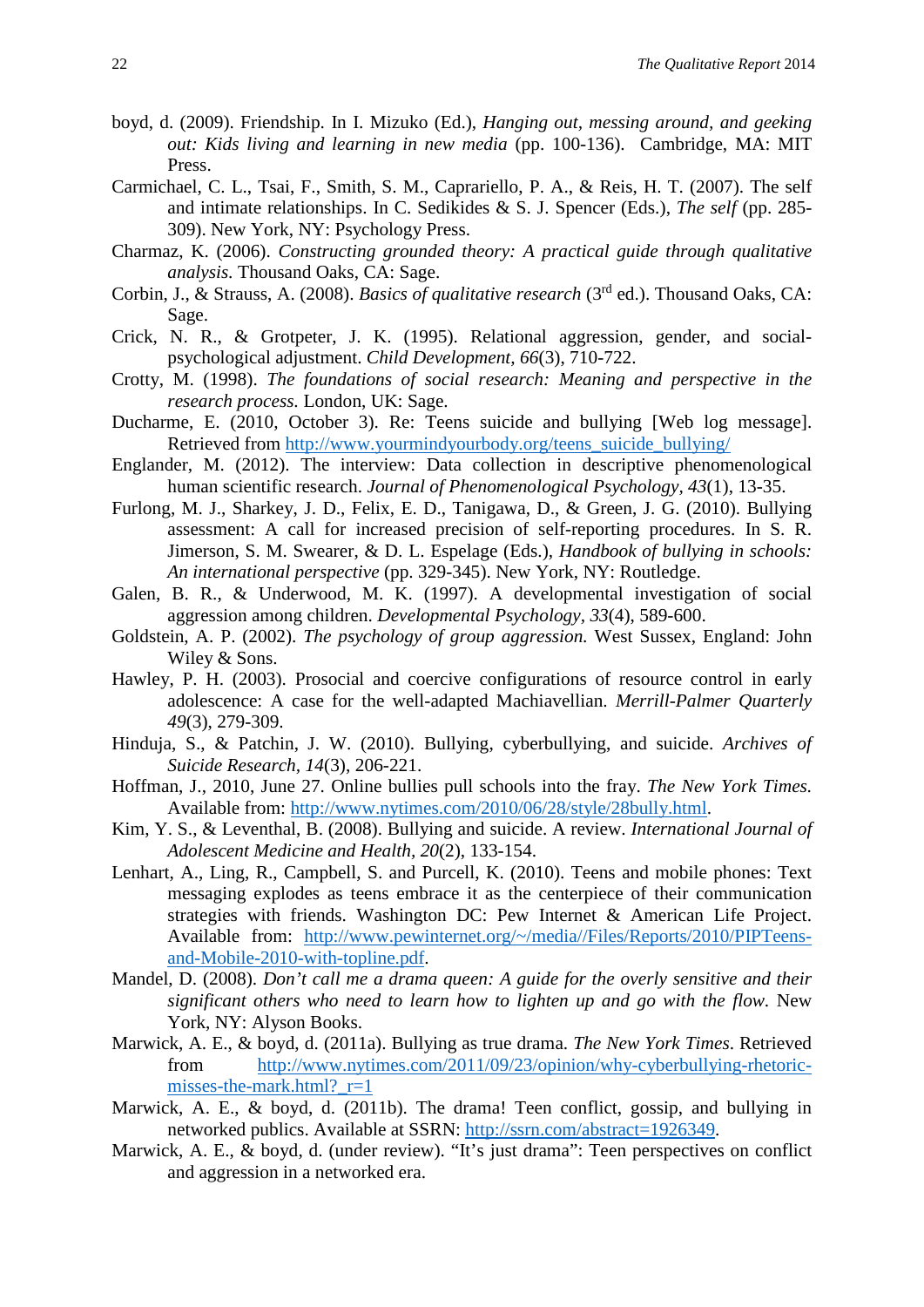- McLeod, J. (2001). *Qualitative research in counseling and psychotherapy.* Thousand Oaks, CA: Sage.
- Menesini, E., Fonzi, A., & Smith, P. K. (2002). Attribution of meanings to terms related to bullying: A comparison between teachers' and pupils' perspectives in Italy. *European Journal of Psychology of Education, 17*(4), 393-406.
- Milner, M. (2006). *Freaks, geeks, and cool kids: American teenagers, schools, and the culture of consumption.* New York, NY: Routledge.
- Mishner, F., Scarcello, I., Pepler, D., & Wiener, J. (2005). Teachers' understanding of bullying. *Canadian Journal of Education, 28*(4), 718-738.
- Naylor, P., Cowie, H., Cossin, F., de Bettencourt, R., & Lemme, F. (2006). Teachers' and pupils' definitions of bullying. *British Journal of Educational Psychology, 76*, 553- 576.
- Prinstein, M. J., & Cillessen, A. H. N. (2003). Forms and functions of adolescent peer aggression associated with high levels of peer status. *Merrill-Palmer Quarterly, 49*(3), 310-342.
- Ray, R. D., Wilhelm, F. H., & Gross, J. J. (2008). All in the mind's eye?: Anger rumination and reappraisal. *Journal of Personality and Social Psychology, 94*(1), 133-145.
- Rose, A. J. (2002). Co-rumination in the friendships of boys and girls. *Child Development, 73*(6), 1830-1843.
- Rose, A. J., Carlson, W., & Waller, E. M. (2007). Prospective associations of co-rumination with friendship and emotional adjustment: Considering the social-emotional trade-offs of co-rumination. *Developmental Psychology, 33*(4), 1019-1031.
- Senft, T. (2008). *Camgirls: Celebrity and community in the age of social networks.* New York, NY: Peter Lang.
- Simon, B. (2004). *Identity in modern society: A social psychological perspective.* Malden, MA: Blackwell Publishing.
- Smith, R. L., & Rose, A. J. (2011). The "cost of caring" in youths' friendships: Considering associations among social perspective taking, co-rumination, and empathic distress. *Developmental Psychology, 47*(6), 1792-1803.
- Stake, R. E. (1994). Case studies. In N. K. Denzin & Y. S. Lincoln (Eds.) *Strategies of qualitative inquiry* (3<sup>rd</sup> ed., pp. 119-149). Thousand Oaks, CA: Sage.
- Stake, R. E. (1995). *The art of case study research.* Thousand Oaks, CA: Sage.
- Stake, R. E. (2008), Qualitative case studies. In N. K. Denzin & Y. S. Lincoln (Eds.) *Handbook of qualitative research* (pp. 236-247). Thousand Oaks, CA: Sage.
- Steinberg, L., & Morris, A. S., (2001). Adolescent development. *Annual Review of Psychology, 52,* 83-110.
- Swanson, D. P. (2010). Adolescent psychosocial processes: Identity, stress, and competence. In D. P. Swanson, M. C., Edwards, & M. B. Spencer (Eds.), *Adolescence: Development in a global era* (pp. 93-121). Boston, MA: Elsevier, Inc.
- Swanson, D. P., Spencer, M. B., & Petersen, A. (1998). Identity formation in adolescence. In K. Borman & B. Schneider (Eds.), *The adolescent years: Social influences and educational challenges: Ninety-seventh yearbook of the National Society for the Study of Education, Part I.* (pp. 18-41). Chicago, IL: The National Society for the Study of Education.
- Swearer, S. M., Siebecker, A. B., Johnsen-Frerichs, L. A., & Wang, C. (2010). Assessment of bullying/victimization: The problem of comparability across studies and methodologies. In S. R. Jimerson, S. M. Swearer, & D. L. Espelage (Eds.), *Handbook of bullying in schools: An international perspective* (pp. 305-327). New York, NY: Routledge.
- Underwood, M. K. (2003). *Social aggression among girls*. New York, NY: Guilford Press.